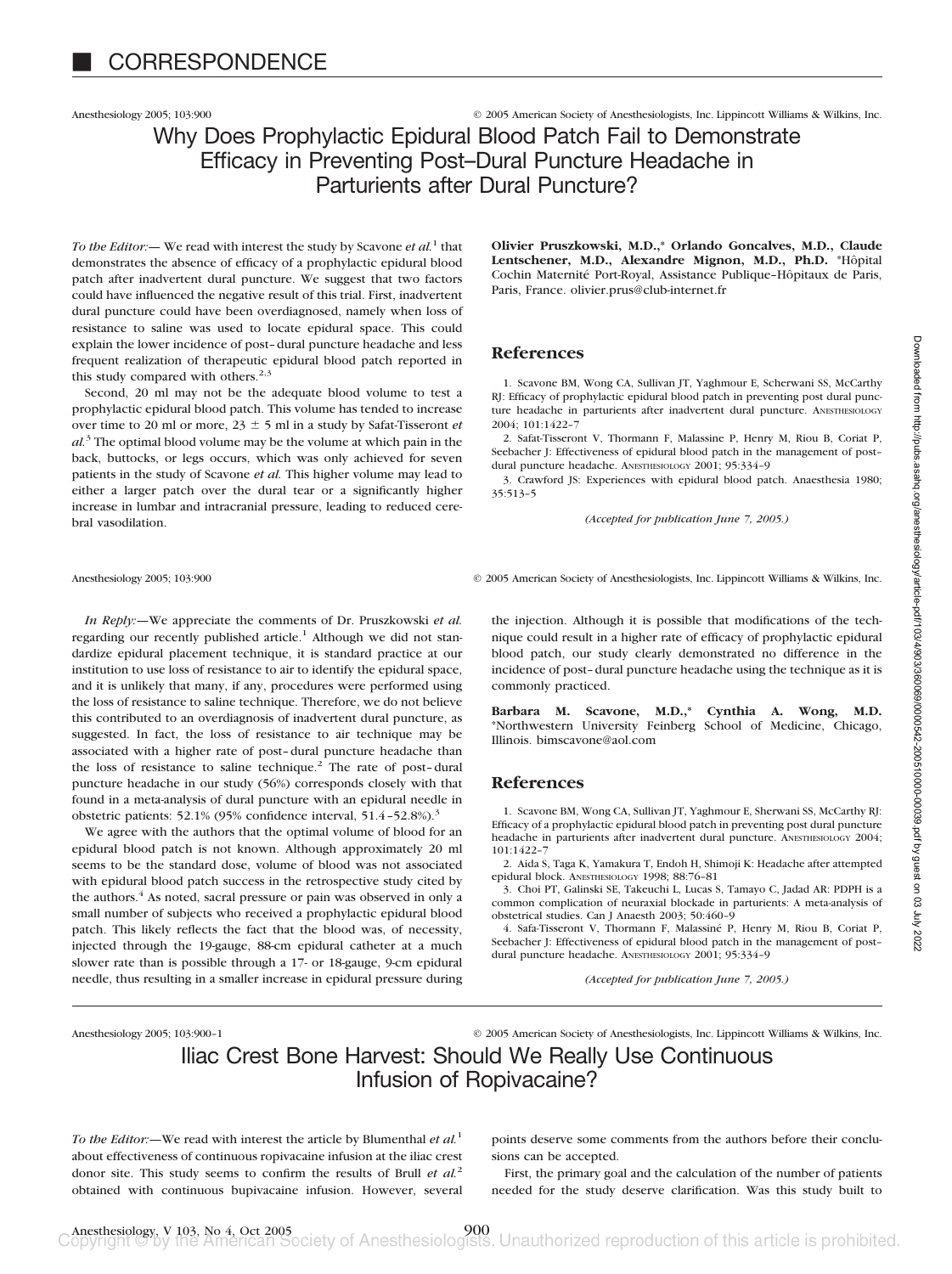demonstrate a reduction in pain scores at rest, at movement, or both, and if so, at 24 h or 48 h or both? This is of importance because it has direct impact on the accuracy of the calculation of the number of patients needed to test the null hypothesis and because the use of multiple statistical comparisons dramatically increases the  $\alpha$  risk.

Second, the chronic analgesic therapy of the patients at 3 months is not reported. Because of the highly significant difference in the pain at the iliac crest during motion between the two groups, it would be important to determine whether analgesic therapy was accurately administered in the two groups at that time. Otherwise, this would represent a possible confounding factor contributing to artificially exacerbate the difference in pain scores between groups at 3 months.

Third, the authors make a case that higher patient satisfaction and lower pain score during motion 3 months after surgery are present in the ropivacaine group. Although these data are potentially very interesting, maybe more interesting than the primary goal itself (postoperative short-term reduction in pain scores), they correspond only to a secondary endpoint. Therefore, we think it is premature to state, as the

*In Reply:—*We thank Dr. Geoffroy *et al.* for their interest in our study and the opportunity to clarify the points mentioned by these authors: We clearly disagree with the assessment that our study<sup>1</sup> is a simple repetition of the study of Brull *et al.*<sup>2</sup> Besides many methodologic differences (historic control group, different operations within the study group, close proximity of the operation site to the iliac crest, and others), the major difference is the application of repeated bupivacaine boluses in the study of Brull *et al.* compared with a continuous infusion of ropivacaine in ours. The number of patients in our study was calculated to demonstrate reduced pain intensity at rest during the first 48 h postoperatively. This was clearly stated in our article. Because pain was assessed every 8 h from t0 to t48, a Bonferroni correction for multiple comparisons was performed to avoid an increase of a type I risk error. This point was also clearly stated in the article.

Regarding the question of pain therapy after discharge, it should read "3 months" instead of "3 weeks" (page 393, fifth line of the second column). We apologize for having produced confusion with this. We

Anesthesiology 2005; 103:901–2 © 2005 American Society of Anesthesiologists, Inc. Lippincott Williams & Wilkins, Inc.

## Off-pump Coronary Artery Bypass: Randomized Trials, Real-world Experience, Clinical Relevance, and Statistical Significance

*To the Editor:—*I read with great interest the editorial by Floyd and Fleisher<sup>1</sup> accompanying the article by Cheng *et al.*<sup>2</sup> in the January issue of *ANESTHESIOLOGY*. They have raised the issue of undertaking further studies recruiting high-risk patients with appropriate controls for important confounders, to compare the impact of off-pump coronary artery bypass (OPCAB) on graft patency and incidence of postoperative stroke, because in their opinion the meta-analysis of Cheng *et al.*<sup>2</sup> is underpowered to draw conclusions regarding these outcomes. This suggestion of Floyd and Fleisher does not come as a surprise because we are living in an era of evidence-based medicine where statistical significance and not clinical relevance is regarded as the final word.

Since its revival, OPCAB has been under the microscope of skeptics. It has always been the focus of scientific scrutiny, and current medical literature contains a staggering amount of research related to this technique. In fact, among modalities of myocardial revascularization, OPCAB is perhaps the most rigorously tested technique.3 Despite the fact that there is plenty of high-quality evidence from meta-analyses and systematic reviews<sup>2,4-7</sup> in support of OPCAB, call for further trials, none of which can ever be large enough to conclusively prove the superiority of OPCAB, seems nothing more than naivety. Instead, it will be much more appropriate to regularly update existing meta-analyses, incorporating outcomes of newly published trials as well as longerterm outcomes of trials already published, according to the concept of cumulative meta-analysis, which was coined by Lau *et al.*<sup>8</sup> Thereby, the statistical power will increase further, and statistical significance for superiority of OPCAB can be conclusively shown. Moreover, a reanalysis of pooled raw trial data in general will result in more precise effect estimates<sup>9</sup> and will provide an opportunity to study the difference in effect between OPCAB and conventional myocardial revascularization more thoroughly, including the influence of preoperative risk factors. To make such pooled reanalysis of raw trial data a success, however, investigators must collaborate and share their raw trial data.

At the same time, it is extremely important to realize that clinical trials are conducted under controlled conditions with strict inclusion and exclusion criteria, and their results may not be translated into "real-world" clinical practice where indications of use of OPCAB are

authors did, that "the benefit of this technique is still present after 3 months." To report data on the social consequences of persistent pain at the iliac crest at 3 months (*e.g.*, ability to work, quality of daily life) would have strengthened the potential clinical impact of the current study.

**Arnaud Geffroy, M.D.,\* Fabrice Cook, M.D., Philippe Juvin, M.D., Ph.D., Jean Mantz, M.D., Ph.D.** \*Beaujon University Hospital, Clichy, France. arnaud.geffroy@bjn.aphp.fr.

#### **References**

1. Blumenthal S, Dullenkopf A, Rentsch K, Borgeat A: Continuous infusion of ropivacaine for pain relief after iliac crest bone grafting for shoulder surgery. ANESTHESIOLOGY 2005; 102:392–7

2. Brull SJ, Lieponis JV, Murphy MJ, Garcia R, Silverman DG: Acute and long-term benefits of iliac crest donor site perfusion with local anesthetics. Anesth Analg 1992; 74:145–7

*(Accepted for publication June 7, 2005.)*

Anesthesiology 2005; 103:901 © 2005 American Society of Anesthesiologists, Inc. Lippincott Williams & Wilkins, Inc.

agree with Geffroy *et al.* that it would have been a wonderful way to strengthen our study to include data on the social consequences of persistent or relieved pain at the iliac crest at 3 months. However, these questions were not part of our original study protocol, and thus we did not include retrospective data in our prospective investigation.

**Stephan Blumenthal, M.D., Alain Borgeat, M.D.\*** \*Balgrist University Hospital, Zurich, Switzerland. alain.borgeat@balgrist.ch

#### **References**

1. Blumenthal S, Dullenkopf A, Rentsch K, Borgeat A: Continuous infusion of ropivacaine for pain relief after iliac crest bone grafting for shoulder surgery. ANESTHESIOLOGY 2005; 102:392–7

2. Brull SJ, Lieponis JV, Murphy MJ, Garcia R, Silverman DG: Acute and long-term benefits of iliac crest donor site perfusion with local anesthetics. Anesth Analg 1992; 74:145–7

*(Accepted for publication June 7, 2005.)*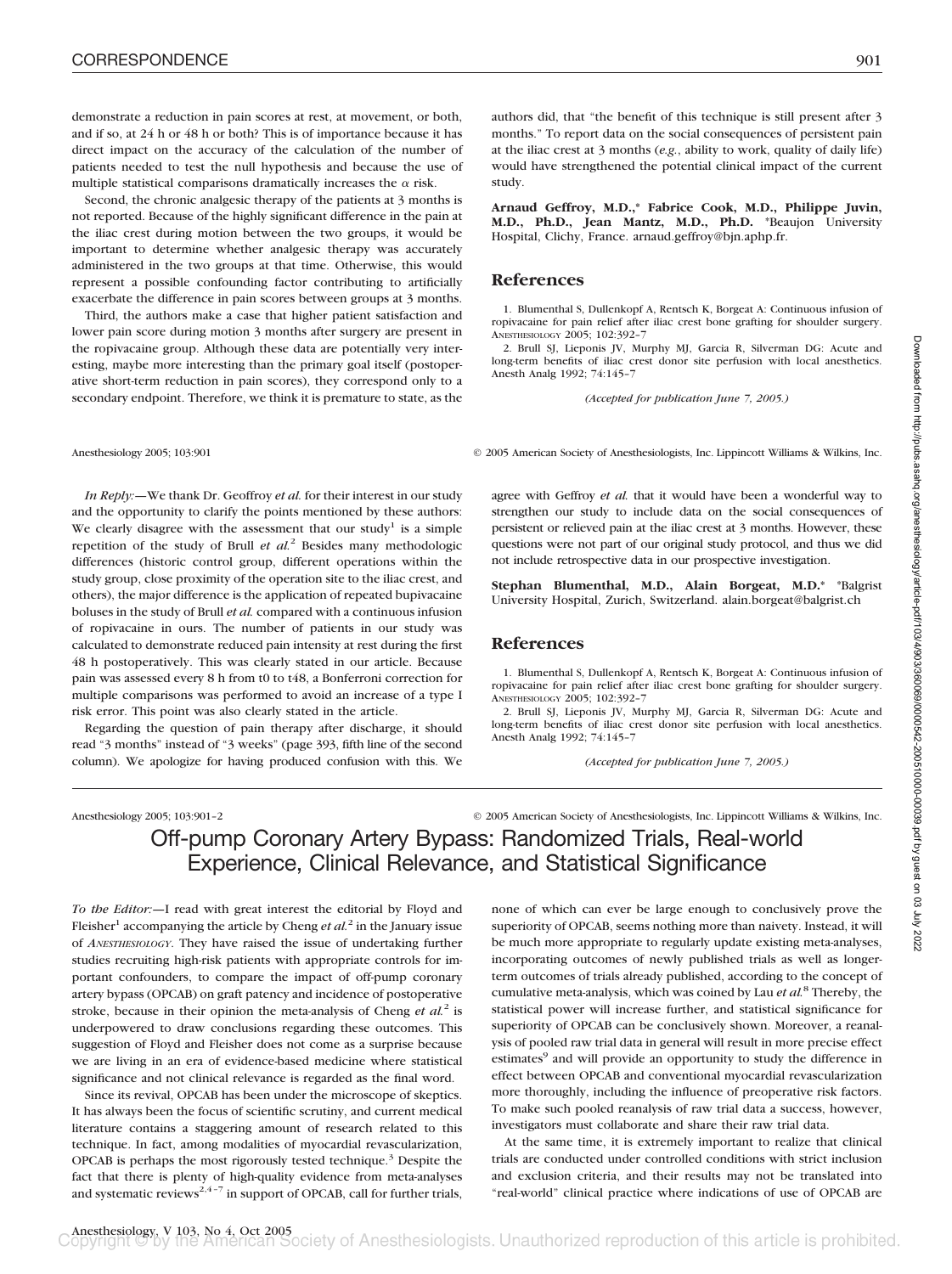more liberal. Interestingly, real-world clinical experience suggests that a more challenging patient category might benefit most from OPCAB and that OPCAB surgery can be safely performed in high-risk patients with multivessel coronary artery disease.<sup>10</sup> In fact, the real-world results of OPCAB are comparable with those of randomized trials and justify the use of OPCAB in unselected patients, with significant economic as well as clinical benefits.<sup>3</sup>

To cut things short, it is extremely important to understand that there is abundant clinically relevant, though not necessarily statistically significant, scientific evidence to validate the midterm safety and efficacy of OPCAB. Instead of demanding further trials, it will perhaps be more prudent to accept that the place of OPCAB in the treatment of coronary artery disease is irrefutable and let time decide whether it has statistically significant superiority over conventional on-pump myocardial revascularization for all outcomes in the long term.

**Shahzad G. Raja, M.R.C.S.,** Royal Hospital for Sick Children, Yorkhill NHS Trust, Glasgow, United Kingdom. drrajashahzad@hotmail.com

#### **References**

1. Floyd T, Fleisher LA: Off-pump coronary artery bypass and the hypothesis from which it grew: Is it yet to be tested? What are the downsides of the lingering questions? ANESTHESIOLOGY 2005; 102:3–5

2. Cheng DC, Bainbridge D, Martin JE, Novick RJ: The Evidence-based Perioperative Clinical Outcomes Research Group. Does off-pump coronary artery bypass reduce mortality, morbidity, and resource utilization when compared with conventional coronary artery bypass? A meta-analysis of randomized trials. ANES-THESIOLOGY 2005; 102:188–203

3. Raja SG: Safety of off-pump coronary artery surgery: No more skepticism please! (letter). Eur J Cardiothorac Surg 2004; 26:1229

4. Parolari A, Alamanni F, Cannata A, Naliato M, Bonati L, Rubini P, Veglia F, Tremoli E, Biglioli P: Off-pump versus on-pump coronary artery bypass: Metaanalysis of currently available randomized trials. Ann Thorac Surg 2003; 76:37–40

5. Reston JT, Tregear SJ, Turkelson CM: Meta-analysis of short-term and midterm outcomes following off-pump coronary artery bypass grafting. Ann Thorac Surg 2003; 76:1510–5

6. van der Heijden GJ, Nathoe HM, Jansen EW, Grobbee DE: Meta-analysis on the effect of off-pump coronary bypass surgery. Eur J Cardiothorac Surg 2004; 26:81–4

7. Raja SG, Dreyfus GD: Off-pump coronary artery bypass surgery: To do or not to do? Current best available evidence. J Cardiothorac Vasc Anesth 2004; 18:486–505

8. Lau J, Antman EM, Jimenez-Silva J, Kupelnick B, Mosteller F, Chalmers TC: Cumulative meta-analysis of therapeutic trials for myocardial infarction. N Engl J Med 1992; 327:248–54

9. Stewart LA, Parmar MK: Meta-analysis of the literature or of individual patient data: Is there a difference? Lancet 1993; 341:418–22

10. Raja SG, Dreyfus GD: Will off-pump coronary artery surgery replace conventional coronary artery surgery? J R Soc Med 2004; 97:275–8

*(Accepted for publication May 10, 2005.)*

## Anesthesiology 2005; 103:902 © 2005 American Society of Anesthesiologists, Inc. Lippincott Williams & Wilkins, Inc. Underreporting of Conversion from Off-pump Coronary Artery Bypass Surgery

*To the Editor:—*We read with interest the meta-analysis of Cheng *et al.*<sup>1</sup> recently published in ANESTHESIOLOGY and agree in considering it the best evidence on which to base future treatment decisions and research directions.<sup>2</sup>

With the aim of adding a piece of evidence, we reviewed all of the 37 randomized controlled trials included in the meta-analysis, focusing on the reported incidence of conversion from off-pump (OP) to standard cardiopulmonary bypass (CPB) technique. This is a common event during OP surgery and is caused by either deep intramural vessels (elective) or hemodynamic instability (urgent).

We were surprised to note that only 13 of 37 studies (35.1%) of the meta-analysis stated that they adopted the intention-to-treat analysis, whereas 18 of 37 studies avoided citing this important point, 4 studies affirmed that the patients who crossed over from OP to CPB were excluded from the analysis, and 2 studies considered the converted patients in the CPB group. Only 1 study reported the outcome of the converted patients.

Conversion from OP to standard CPB technique is a common but underreported event, with poor outcome and increased perioperative mortality. An extensive Medline search evidenced only five studies focusing on conversion from OP to CPB, with a cumulative incidence of conversion of 4.85% (202 of 4,163 patients) and a range from 3.7 to 13.3%. Mortality in these patients is 25 in 202 (12.3%). These data are

*In Reply:—*We agree with Dr. Raja that more trials of the same type of patients prevalent in this meta-analysis to continue the chase after

The above Letters were sent to the authors of the Editorial View. The authors did not feel that a response was required. —Michael M. Todd, Editor-in-Chief David C. Warltier, M.D., Ph.D., served as Handling Editor for this exchange.

consistent with our experience (Landoni *et al.*, unpublished data, Vita-Salute University of Milan, IRCCS San Raffaele Hospital, Milan, Italy, June 2001–July 2003) of a conversion rate of 37 in 450 (8.2%), with 2 in 37 deaths (5.4%).

We suggest that conversion from OP to standard CPB is underreported in literature and recommend that outcome of converted patients should be reported in future randomized controlled studies.

**Alberto Zangrillo, M.D., Franco Annalisa, M.D., Giuseppe Crescenzi, M.D., Federico Pappalardo, M.D., Filippo Boroli, M.D., Ornella Sottocorna, M.D., Giovanni Landoni, M.D.\*** \*Vita-Salute University of Milan, IRCCS San Raffaele Hospital, Milan, Italy. landoni.giovanni@hsr.it

#### **References**

1. Cheng DC, Bainbridge D, Martin JE, Novick RJ: Evidence-based Perioperative Clinical Outcomes Research Group. Does off-pump coronary artery bypass reduce mortality, morbidity, and resource utilization when compared with conventional coronary artery bypass? A meta-analysis of randomized trials. ANESTHE-SIOLOGY 2005; 102:188–203

2. Floyd T, Fleisher LA: Off-pump coronary artery bypass and the hypothesis from which it grew: Is it yet to be tested? What are the downsides of the lingering questions? ANESTHESIOLOGY 2005; 102:3–5

*(Accepted for publication May 10, 2005.)*

Anesthesiology 2005; 3:902–3 © 2005 American Society of Anesthesiologists, Inc. Lippincott Williams & Wilkins, Inc.

very small potential differences in death, stroke, or myocardial infarction are likely to be futile. As demonstrated in table 7 of our metaanalysis, $<sup>1</sup>$  the absolute differences in the outcomes of death, stroke,</sup> and myocardial infarction are small (0.2, 0.6, and 0.8%), with narrow confidence intervals. As a result, unrealistic sample sizes would be required to show statistical significant differences, and even if differences were found, the clinical relevance of very small difference might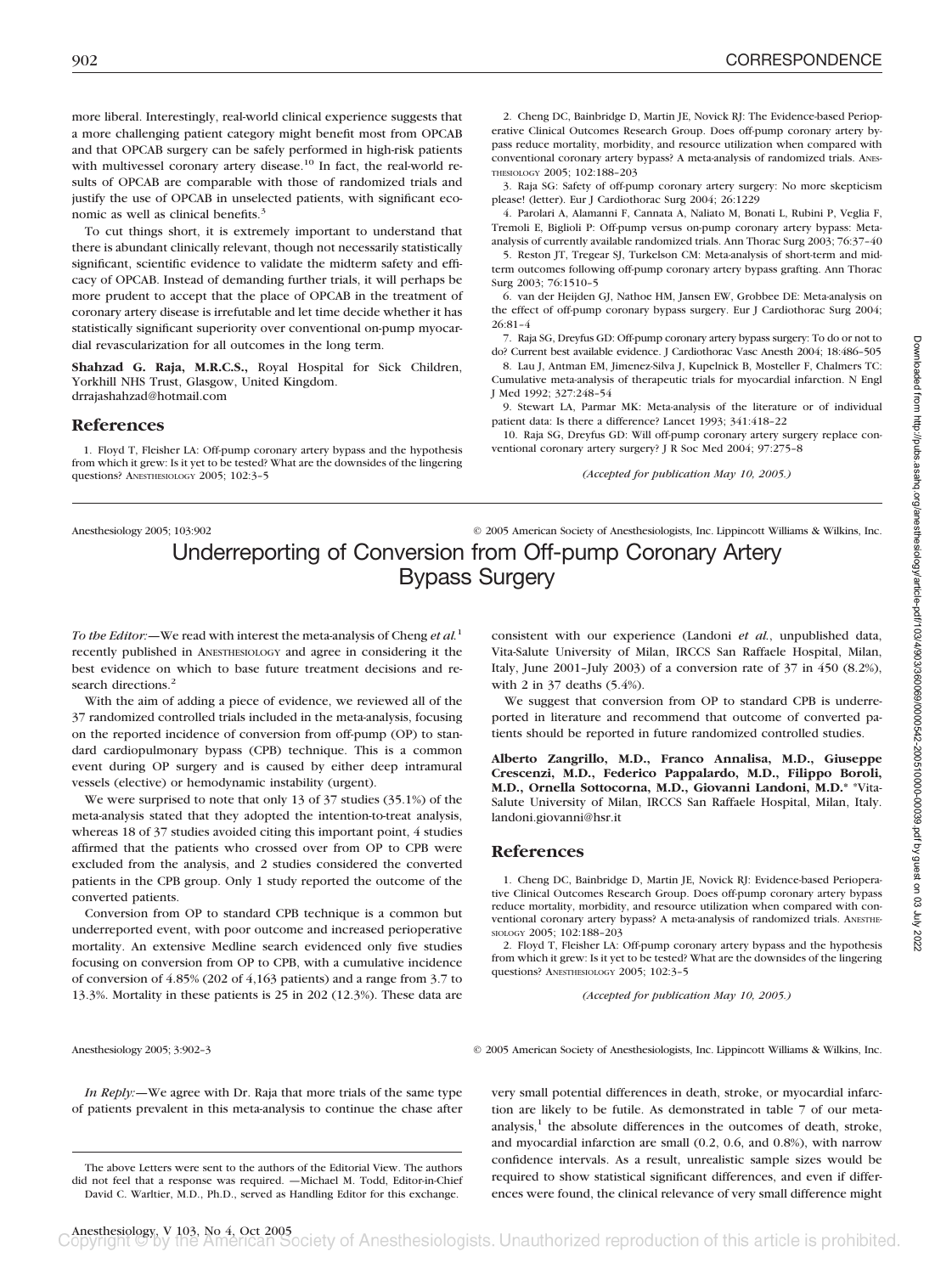be questioned. Examination of the confidence intervals reveals that clinically relevant differences have been largely ruled out in the patient populations studied. However, this futility in further research should not be considered to extend to other understudied outcomes. Even in this generally younger and lower-risk patient population, there has been inadequate study of the long-term durability of the grafts (*i.e.*, need for reintervention, myocardial infarction, and survival at 1 yr and beyond). In addition, the need for further study in higher-risk groups should not be understated, because few high-risk patients have been included in randomized trials.<sup>1</sup> The wide confidence intervals around most endpoints reported at 1–3 yr in our meta-analysis suggest that the difference in off-pump and on-pump surgery may be harmful, no different, or beneficial. Until randomized studies adequately explore this, equipoise will remain. Formal exploration of the expected payoff of further research in this area could be quantified through Bayesian estimation of the "expected value of perfect information."<sup>2</sup> This calculation would be laudable to best focus our limited research dollars and time.

We agree that meta-analysis of individual patient data would be valuable to provide further information, especially to determine whether certain patient risk factors at baseline are associated with differences in outcomes with off-pump *versus* on-pump coronary artery bypass surgery. It is hoped that clinical trial investigators would share their individual patient-level data with meta-analysts attempting the formidable task of individual patient data to maximize the information we can glean from existing randomized trials. Meta-analysts conducting studies of individual patient data would also benefit from further trials of outcomes and patient groups not currently adequately represented in existing randomized trials (long-term outcomes, highrisk subgroups). As suggested by Lau *et al.*, <sup>3</sup> we plan to prospectively update our meta-analysis with the release of each randomized trial of off-pump *versus* on-pump coronary bypass surgery in the hopes that, over time, further unanswered questions will be addressed.

We thank Landoni *et al.* for putting further perspective on the very important issue of patients converted from off-pump coronary artery bypass to cardiopulmonary bypass. We agree that the reporting of conversions was far from complete in the randomized trials, and this warrants further investigation, perhaps by contacting the authors. Future investigators should take care to report conversions and appropriately analyze these patients by intention to treat. Most importantly, the reasons for and the outcomes of converted patients should be reported separately so that future systematic reviews can gather sufficient power to analyze the magnitude and breadth of risks of converted

patients. Because outcomes were not reported explicitly for converted patients in any of the randomized trials, we performed sensitivity analyses by worst-case scenario for those trials that had reported conversions.<sup>1</sup> The conclusions were generally robust even during worst-case scenarios, except for the endpoints of mortality, stroke, and myocardial infarction. This is concerning; previous retrospective analyses have suggested that patients converted from off-pump to on-pump surgery have increased risk of mortality and complications compared with nonconverted patients.<sup>4</sup> Because conversion cannot be predicted at the time of deciding surgery technique but may be more likely in patients who have higher baseline risk, the tantamount question is whether converted patients do worse than they would have had they undergone planned conventional coronary artery bypass surgery from the outset. This underscores the importance of analysis by intention to treat, because the risk of conversion should be attributed to the overall risk of off-pump bypass surgery.

**Davy C. Cheng, M.D., M.Sc., F.R.C.P.C.,\* Daniel Bainbridge, M.D., F.R.C.P.C., Janet E. Martin, Pharm.D., Richard J. Novick, M.D., M.Sc., F.R.C.S.C.** \*London Health Sciences Centre, University of Western Ontario, London, Ontario, Canada. davy.cheng@lhsc.on.ca

#### **References**

1. Cheng DC, Bainbridge D, Martin JE, Novick RJ: Evidence-based Perioperative Clinical Outcomes Research Group. Does off-pump coronary artery bypass reduce mortality, morbidity, and resource utilization when compared with conventional coronary artery bypass? A meta-analysis of randomized trials. ANESTHE-SIOLOGY 2005; 102:188–203

2. Claxton K, Neumann PJ, Araki S, Weinstein MC: Bayesian value-of-information analysis: An application to a policy model of Alzheimer's disease. Int J Technol Assess Health Care 2001; 17:38–55

3. Lau J, Antman EM, Jimenez-Silva J, Kupelnick B, Mosteller F, Chalmers TC: Cumulative meta-analysis of therapeutic trials for myocardial infarction. N Engl J Med 1992; 327:248–54

4. Soltoski P, Salerno T, Levinsky L, Schmid S, Hasnain S, Diesfeld T, Huang C, Akhter M, Alnoweiser O, Bergsland J: Conversion to cardiopulmonary bypass in off-pump coronary artery bypass grafting: Its effect on outcome. J Card Surg 1998; 13:328–34

#### *(Accepted for publication May 10, 2005.)*

The above letters were sent to the authors of the Editorial View. The authors did not feel that a response was required.—Michael M. Todd, Editor-in Chief.

David C. Warltier, M.D., Ph.D., served as Handling Editor for this exchange.

Anesthesiology 2005; 103:903-4 © 2005 American Society of Anesthesiologists, Inc. Lippincott Williams & Wilkins, Inc.

# Is the Activated Clotting Time Dangerous?

*To the Editor:—*Avidan *et al.*<sup>1</sup> present a novel method of treating heparin resistance in patients about to undergo cardiopulmonary bypass (CPB). Implicit but undocumented is the premise that patients with heparin resistance, defined as failure of the activated clotting time (ACT) to increase above the institutional protocol after a standard dose of heparin, are in danger of insufficient anticoagulation to tolerate CPB safely.

The issue is more than academic. If patients with heparin resistance are indeed endangered by a low ACT, correcting the low ACT is lifesaving. If patients with heparin resistance are not endangered by the low ACT, intervention presents risk without benefit.

A heparin dose of 300 U/kg is considered the minimum dose required for safe CPB, although one study reported routine use of 150 U/kg without ill effect.<sup>2</sup> On the other hand, the Society of Cardiovascular Anesthesiologists survey<sup>3</sup> quoted by Avidan *et al.*<sup>1</sup> revealed a wide range of institutional ACT protocols. Some institutions omit ACT measurements entirely.4

No prospective study indicates that any protocol is safer or more dangerous than others when administering conventional doses of heparin.

Commonly used target ACTs have little substance to corroborate them. Young *et al.*<sup>5</sup> proposed their recommended 400 s on the basis of nine monkeys whose CPB circuits were primed with monkey blood and then five children who did fine with ACTs above 400 s. Bull *et al.*<sup>6</sup> recommended 480 s on the basis on a computer simulation with no patient data; their report contained no rationale for selecting 480 s as an optimal target.

Several studies demonstrate the lack of correlation between bad outcome and uncorrected low heparinized ACTs before or during  $CPB.$ <sup>2,4,7</sup>

The value of the study by Avidan  $et \text{ } al.^1$  is that it presents an alternative treatment for heparin resistance. The use of recombinant human antithrombin will allow clinicians to increase the heparinized ACT without danger of additional heparin or blood transfusion. In-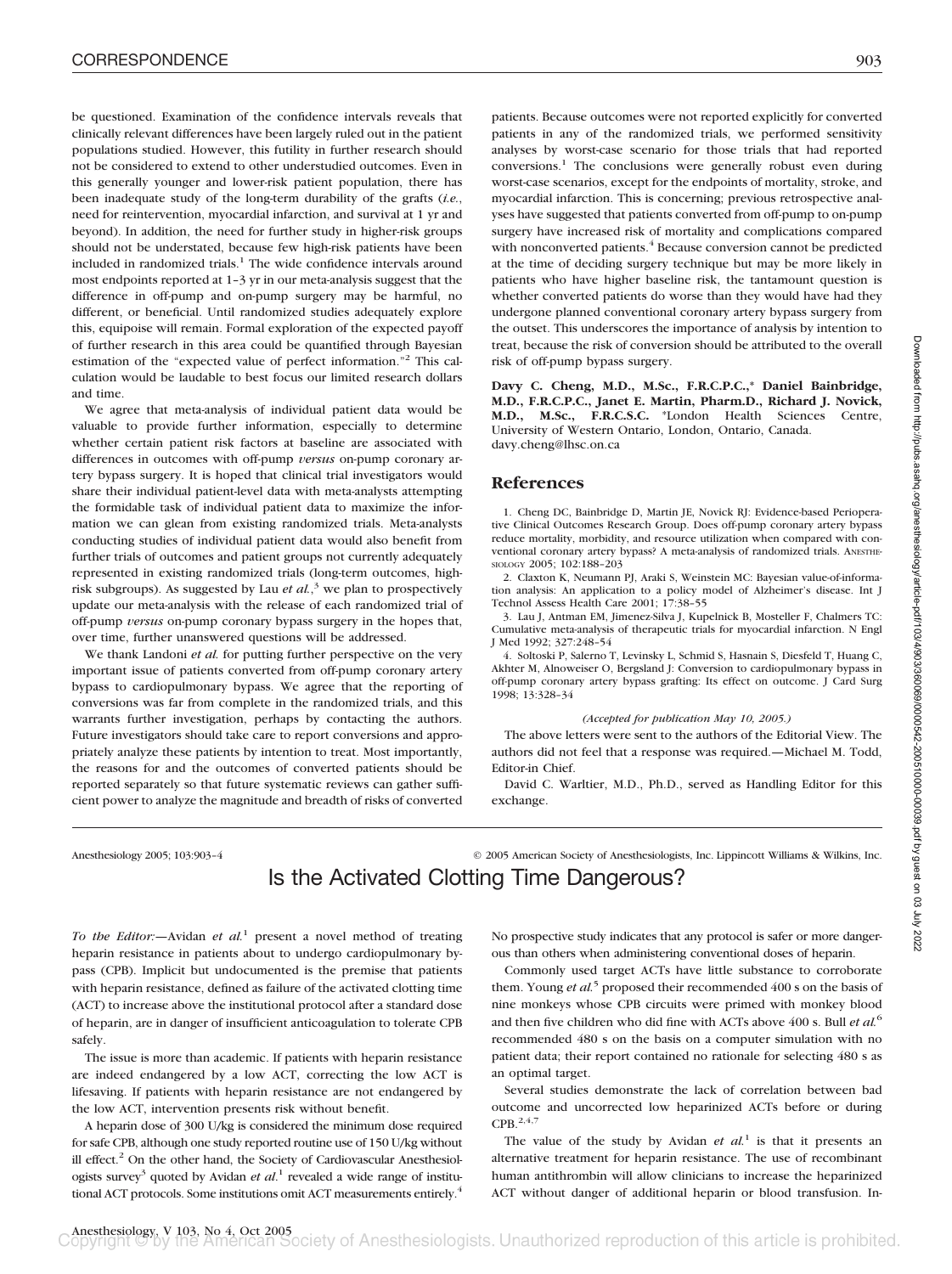stead, the patient endures the lesser risk of anaphylactic reaction and the cost of the drug. The alternative not discussed by Avidan *et al.* is to ensure that the heparin went intravascular (a heparin level will suffice) and then ignore the ACT. This last alternative has no documented risks.

If Avidan *et al.* are aware of studies more recent than the antiquated studies quoted here that might invalidate this conclusion, it would be educational to discuss them.

Heparin resistance is a disease carried in ACT tubes. Once assured that the standard dose of heparin went intravascular, we may spare patients the dreaded consequences of treating heparin resistance (delay of CPB, more heparin, blood products, recombinant antithrombin) if we manage them without the ACT.

**Samuel Metz, M.D.,** Oregon Anesthesiology Group, Providence Milwaukie Hospital, Portland, Oregon. samuel.metz@comcast.net

#### **References**

1. Avidan MS, Levy JH, Scholz J, Delphin E, Rosseel PMJ, Howie MB, Gratz I, Bush CR, Skubas N, Aldea GS, Licina M, Bonfiglio LJ, Kajdasz DK, Ott E, Despotis GJ: A phase III, double-blind, placebo-controlled, multicenter study on the effi-

*In Reply:—*We thank Dr. Metz for his interest in our study and for his thought-provoking letter. We agree with the comments about the limitations of the activated clotting time (ACT) test and the lack of evidence supporting any particular approach linked to any particular target ACT number. However, the limitations of the ACT do not undermine the importance of heparin resistance (or decreased sensitivity to heparin), an entirely different problem. Dr. Metz suggests that "The alternative [treatment for heparin resistance] not discussed by Avidan *et al.* is to ensure that the heparin went intravascular . . . and then ignore the ACT." This is potentially a risky approach, because with severe heparin resistance, there may be an apparent adequate blood heparin concentration without sufficient anticoagulant effect.

We cannot agree with the sentiment that "Heparin resistance is a disease carried in ACT tubes." This statement implies that the diagnosis of heparin resistance owes its existence entirely to a flawed point of care coagulation test. Of course it is likely that, following the unreliability of the ACT, some false diagnoses of heparin resistance will be made, but to attribute all diagnoses of heparin resistance to the unreliability of the ACT is disingenuous. Heparin depends on the presence of antithrombin for its anticoagulant efficacy. Antithrombin deficiency and antithrombin abnormalities are important and very real causes of heparin resistance. $1-3$  In many of the patients in our study, we demonstrated low blood antithrombin concentrations both at baseline and during cardiopulmonary bypass.<sup>4</sup> We can therefore state confidently that the diagnosis of heparin resistance in our patients rests on a more solid foundation than a potentially unreliable ACT number.

We do, however, agree that monitoring heparin concentration may

cacy of recombinant human antithrombin in heparin-resistant patients scheduled to undergo cardiac surgery necessitating cardiopulmonary bypass. ANESTHESIOLOGY 2005; 102:276–84

2. Dauchot PJ, Berinza-Moettus L, Rabinovitch P, Ankeney JL: Activated coagulation and activated partial thromboplastin times in assessment and reversal of heparin induced anticoagulation for cardiopulmonary bypass. Anesth Analg 1983; 62:710–9

3. Despotis GJ, Gravlee G, Filos K, Levy J: Anticoagulation monitoring during cardiac surgery: A review of current and emerging techniques. ANESTHESIOLOGY 1999; 91:1122–51

4. Metz S, Keats AS: Low activated coagulation time during cardiopulmonary bypass does not increase postoperative bleeding. Ann Thorac Surg 1990; 49: 440–4

5. Young JA, Kisker CT, Doty DB: Adequate anticoagulation during cardiopulmonary bypass determined by activated clotting time and the appearance of fibrin monomer. Ann Thorac Surg 1978; 26:231–40

6. Bull BS, Korpman RA, Huse WM, Briggs BD: Heparin therapy during extracorporeal circulation. J Thorac Cardiovasc Surg 1975; 69:675–84

7. Culliford AT, Gitel SN, Starr N, Thomas ST, Baumann FG, Wessler S, Spencer FC: Lack of correlation between activated clotting time and plasma heparin during cardiopulmonary bypass. Ann Surg 1981; 193:105–11

*(Accepted for publication June 21, 2005.)*

Anesthesiology 2005; 103:904 © 2005 American Society of Anesthesiologists, Inc. Lippincott Williams & Wilkins, Inc.

be more effective than monitoring the ACT in guiding anticoagulation for cardiopulmonary bypass. Of course, clinicians would have to agree on the appropriate heparin concentration for all patients. This would vary according to each physician's bias and of course each individual's sensitivity to heparin.

**Michael S. Avidan, M.B.B.Ch., D.A., F.C.A.(SA),\* George J. Despotis, M.D.** \*Washington University School of Medicine, St. Louis, Missouri. avidanm@msnotes.wustl.edu

#### **References**

1. Bauters A, Zawadzki C, Bura A, Thery C, Watel A, Subtil D, Aiach M, Emmerich J, Jude B: Homozygous variant of antithrombin with lack of affinity for heparin: Management of severe thrombotic complications associated with intrauterine fetal demise. Blood Coagul Fibrinolysis 1996; 7:705–10

2. Nielsen LE, Bell WR, Borkon AM, Neill CA: Extensive thrombus formation with heparin resistance during extracorporeal circulation: A new presentation of familial antithrombin III deficiency. Arch Intern Med 1987; 147:149–52

3. Chasse JF, Esnard F, Guitton JD, Mouray H, Perigois F, Fauconneau G, Gauthier F: An abnormal plasma antithrombin with no apparent affinity for heparin. Thromb Res 1984; 34:297–302

4. Avidan MS, Levy JH, Scholz J, Delphin E, Rosseel PMJ, Howie MB, Gratz I, Bush CR, Skubas N, Aldea GS, Licina M, Bonfiglio LJ, Kajdasz DK, Ott E, Despotis GJ: A phase III, double-blind, placebo-controlled, multicenter study on the efficacy of recombinant human antithrombin in heparin-resistant patients scheduled to undergo cardiac surgery necessitating cardiopulmonary bypass. ANESTHESIOLOGY 2005; 102:276–84

*(Accepted for publication June 21, 2005.)*

Anesthesiology 2005; 103:904–5 © 2005 American Society of Anesthesiologists, Inc. Lippincott Williams & Wilkins, Inc. The "Anesthetic Cascade": Fact or Fiction?

*To the Editor:*—In a recent issue of ANESTHESIOLOGY, John and Prichep<sup>1</sup> outlined a neurophysiologic theory of anesthesia. According to this theory, loss of awareness and amnesia are produced in six steps. In steps 1 and 2, depression of the brainstem reticular activation system causes diminution of availability of acetylcholine, resulting in decreased reactivity of the limbic system and block of memory storage. In steps 3 and 4, further depression of the reticular activation system

results in closure of thalamic gates, thereby blocking reverberations in the thalamocortical system. Finally, in steps 5 and 6, parietal–frontal transactions are blocked, prefrontal cortex is depressed, and unconsciousness occurs.

After this sequence of events, brainstem cholinergic neurons should be significantly depressed at subhypnotic and hypnotic anesthetic concentrations (steps 1 and 2), leading to decreased cholinergic actiDownloaded from http://pubs.asahq.org/anesthesiology/article-pdf/103/4/8003/360069402200510000030.pdf by guest on 03 July 2022 Downloaded from http://pubs.asahq.org/anesthesiology/article-pdf/103/4/903/360069/0000542-200510000-00039.pdf by guest on 03 July 2022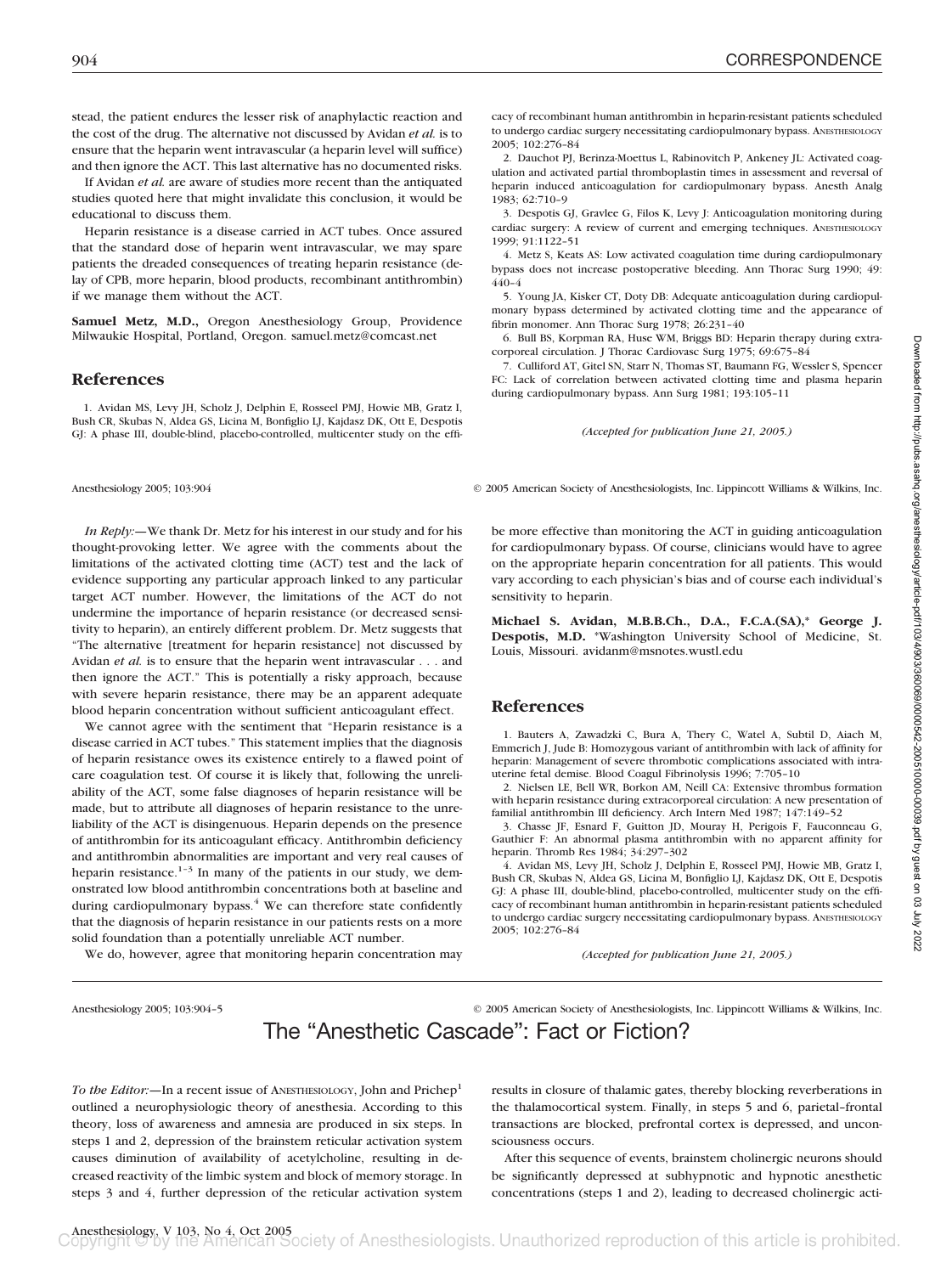vation of the thalamocortical system. However, studies on the effects of anesthetics on neurons in brainstem cholinergic nuclei report a moderate (approximately 20%) decrease in activity at anesthetic concentrations twofold higher than those producing sedation and amnesia.<sup>2</sup> Furthermore, blockers of brain acetylcholine receptors should be potent hypnotics, if decreased cholinergic activation of the thalamocortical system is a central mechanism of anesthetic action. However, this is clearly not the case. Clinically used hypnotics such as propofol and etomidate do not induce unconsciousness *via* blocking acetylcholine receptors.<sup>3</sup> Taken together, the authors' statement that anesthetic-induced sedation and amnesia are causally related to a decreased concentration of acetylcholine in the brain is not backed by experimental evidence.

In steps 3 and 4, it is assumed that further depression of the reticular activation system is resulting in closure of thalamic gates. Unlike most other anesthetics, etomidate and ketamine do not attenuate thalamic information transfer in the somatosensory system when applied at hypnotic concentrations.4,5 Obviously, depression of thalamic gating is not a necessary requirement for producing unconsciousness, as assumed by an "anesthetic cascade." In addition, it is difficult to follow John and Prichep's implicit assumption that different anesthetic agents produce unconsciousness *via* the same neurophysiologic mechanism. This issue clearly needs careful elucidation.

In the last step of the model, it is proposed that prefrontal cortex is depressed to reduce awareness: The anesthetic cascade explains unconsciousness by a bottom-up approach: The starting point is in the brainstem. At higher concentrations, the prefrontal cortex gets involved. However, experimental data available so far seem to be better explained by a top-down approach. There is considerable evidence that cortical neurons are more sensitive to anesthetic treatment compared with neurons in the brainstem.3,6

How might anesthetic agents work? Ion channels, highly sensitive to general anesthetics, exist in almost all parts of the central nervous system, including the neocortex, hippocampus, amygdala, thalamus, and spinal cord.7,8 There is increasing evidence that the amnestic, sedative, and hypnotic properties of anesthetic agents are mediated by molecular targets located in diverse neural networks. For example, studies in knockout mice showed that a specific  $\gamma$ -aminobutyric acid type A receptor subtype, most prominently expressed in the hippocampus, is involved in learning and memory.9 This receptor is significantly modulated by very small concentrations of isoflurane.<sup>10</sup> Therefore, molecular targets located in hippocampal pyramidal cells most probably contribute to the amnestic properties of isoflurane.

What about anesthetic-induced sedation? Benzodiazepines and intravenous anesthetics produce sedation *via*  $\gamma$ aminobutyric acid receptors, present in the cerebral cortex in high densities.<sup>11,12</sup> There is a linear relation between the reduction in metabolic blood flow that occurs during propofol-induced hypnosis and the known regional benzodiazepine binding sites, suggesting that cortical  $\gamma$ -aminobutyric acid receptors mediate anesthetic-induced depression of cortical networks in humans.<sup>13</sup> A similar conclusion has been drawn from animal studies. Recent investigations showed that neocortex is a major substrate of sedative and hypnotic concentrations of volatile anesthetics.<sup>6</sup> The presence or absence of brainstem cholinergic nuclei had no influence on the depressive effects of volatile anesthetics on spontaneous firing of cortical neurons. Similarly, anesthetic-induced alterations of rhythmic brain activity, in particular attenuation of  $\gamma$  oscillations or induction of  $\theta/\delta$  oscillations have been observed in isolated cortical circuits, in the absence of subcortical structures.<sup>14,15</sup> All of these data indicate that sedation, and in part hypnosis, are largely mediated by molecular targets located in the cerebral cortex.

With the above arguments, I do not intend to state that brainstem cholinergic nuclei and sleep pathways are irrelevant in the context of anesthesia. They probably come into play. Instead, my criticism addresses the theoretical concept: John and Prichep's theory is a unitary theory of anesthetic action. The authors do not assume that a single ion channel causes amnesia and hypnosis, but they assume that a single neural substrate does it. Approximately 10 yr ago, Kendig,<sup>16</sup> Eger *et al.*,<sup>17</sup> and Kissing<sup>18</sup> proposed a different theory. They argued that anesthetics produce different aspects of anesthesia at different sites in the central nervous system by different molecular targets. That is, anesthesia is composed of elementary components, largely independent on each other. This "old" idea is in line with many recent findings. For example, the sedative and hypnotic actions of intravenous anesthetics can be distinguished by the subtype of  $\gamma$ aminobutyric acid receptor that is involved.<sup>19,20</sup> For example, amnesia and sedation are distinct components of anesthetic action that can be separated experimentally.<sup>21</sup> All of these observations argue against a unitary brain mechanism producing the diverse aspects of anesthetic action in the central nervous system. They argue against something

**Bernd Antkowiak, Ph.D.,** University of Tuebingen, Tuebingen, Germany. bernd.antkowiak@uni-tuebingen.de

#### **References**

like an anesthetic cascade as well.

1. John ER, Prichep LS: The anesthetic cascade: A theory of how anesthesia suppresses consciousness. ANESTHESIOLOGY 2005; 102:447–71

2. Ogawa T, Shingu K, Shibata M, Osawa M, Mori K: The divergent actions of volatile anaesthetics on background neuronal activity and reactive capability in the central nervous system. Can J Anesth 1992; 39:862–72

3. Rudolph U, Antkowiak B: Molecular and neuronal substrates for general anaesthetics. Nature Rev Neurosci 2004; 5:709–20

4. Angel A, Arnott RH: The effect of etomidate on sensory transmission in the dorsal column pathway in the urethane-anaesthetized rat. Eur J Neurosci 1999; 11:2497–505

5. Schubert A, Licina M, Lineberry PJ: The effect of ketamine on human somatosensory evoked potentials and its modification by nitrous oxide. ANESTHE-SIOLOGY 1990; 72:33–9

6. Hentschke H, Schwarz C, Antkowiak B: Neocortex is the major target of sedative concentrations of volatile anaesthetics: strong depression of firing rates and increase of GABAA receptor-mediated inhibition. Eur J Neurosci 2005; 21:93–102 7. Campagna JA, Miller KW, Forman SA: Mechanisms of actions of inhaled

anesthetics. N Engl J Med 2003; 348:2110–24

8. Urban BW: Current assessment of targets and theories of anaesthesia. Br J Anaesth 2002; 89:165–83

9. Collinson N, Kuenzi FM, Jarolimek W, Maubach KA, Cothliff R, Sur C, Smith A, Otu FM, Howell O, Atack JR, McKernan RM, Seabrook GR, Dawson GR, Whiting PJ, Rosahl TW: Enhanced learning and memory and altered GABAergic synaptic transmission in mice lacking the alpha 5 subunit of the GABAA receptor. J Neurosci 2002; 22:5572–80

10. Caraiscos VB, Newell JG, You T, Elliott EM, Rosahl TW, Wafford KA, MacDonald JF, Orser BA: Selective enhancement of tonic GABAergic inhibition in murine hippocampal neurons by low concentrations of the volatile anesthetic isoflurane. J Neurosci 2004; 24:8454–8

11. Rudolph U, Crestani F, Benke D, Brunig I, Benson JA, Fritschy JM, Martin JR, Bluethmann H, Mohler H: Benzodiazepine actions mediated by specific gamma-aminobutyric acid(A) receptor subtypes. Nature 1999; 401:796–800

12. Möhler H, Fritschy JM, Rudolph U: A new benzodiazepine pharmacology. J Pharmacol Exp Ther 2002; 300:2–8

13. Alkire MT, Haier RJ: Correlating in vivo anaesthetic effects with ex vivo receptor density data supports a GABAergic mechanism of action for propofol, but not for isoflurane. Br J Anaesth 2001; 86:618–26

14. Dickinson R, Awaiz S, Whittington MA, Lieb WR, Franks NP: The effects of general anaesthetics on carbachol-evoked gamma oscillations in the rat hippocampus in vitro. Neuropharmacology 2003; 44:864–72

15. Drexler B, Roether CL, Jurd R, Rudolph U, Antkowiak B: Opposing actions of etomidate on cortical theta oscillations are mediated by different  $\gamma$ -aminobutyric acid type A receptor subtypes. ANESTHESIOLOGY 2005; 102:346–52

16. Kendig JJ: Spinal cord as a site of anesthetic action. ANESTHESIOLOGY 1993; 79:1161–2

17. Eger II, EI Koblin, DD, Harris RA, Kendig JJ, Pohorille A, Halsey MJ, Trudell JR: Hypothesis: Inhaled anesthetics produce immobility and amnesia by different mechanisms at different sites. Anesth Analg 1997; 84:915–8

18. Kissin I: A concept for assessing interactions of general anesthetics. Anesth Analg 1997; 85:204–10

19. Jurd R, Arras M, Lambert S, Drexler B, Siegwart R, Crestani F, Zaugg M, Vogt KE, Ledermann B, Antkowiak B, Rudolph U: General anesthetic actions in vivo strongly attenuated by a point mutation in the GABA(A) receptor beta 3 subunit. FASEB J 2003; 17:250–2

20. Reynolds DS, Rosahl TW, Cirone J, O'Meara, GF, Haythornthwaite A, Newman RJ, Myers J, Sur C, Howell O, Rutter AR, Atack J, Macaulay AJ, Hadingham KL, Hutson PH, Belelli D, Lambert JJ, Dawson GR, McKernan R, Whiting PJ, Wafford KA: Sedation and anesthesia mediated by distinct GABA(A) receptor isoforms. J Neurosci 2003; 23:8608–17

21. Veselis RA, Reinsel RA, Feshchenko VA: Drug-induced amnesia is a separate phenomenon from sedation: Electrophysiologic evidence. ANESTHESIOLOGY 2001; 95:896–907

#### *(Accepted for publication June 21, 2005.)*

Anesthesiology, V 103, No 4, Oct 2005<br>Jopyright © by the American Society of Anesthesiologists. Unauthorized reproduction of this article is prohibited.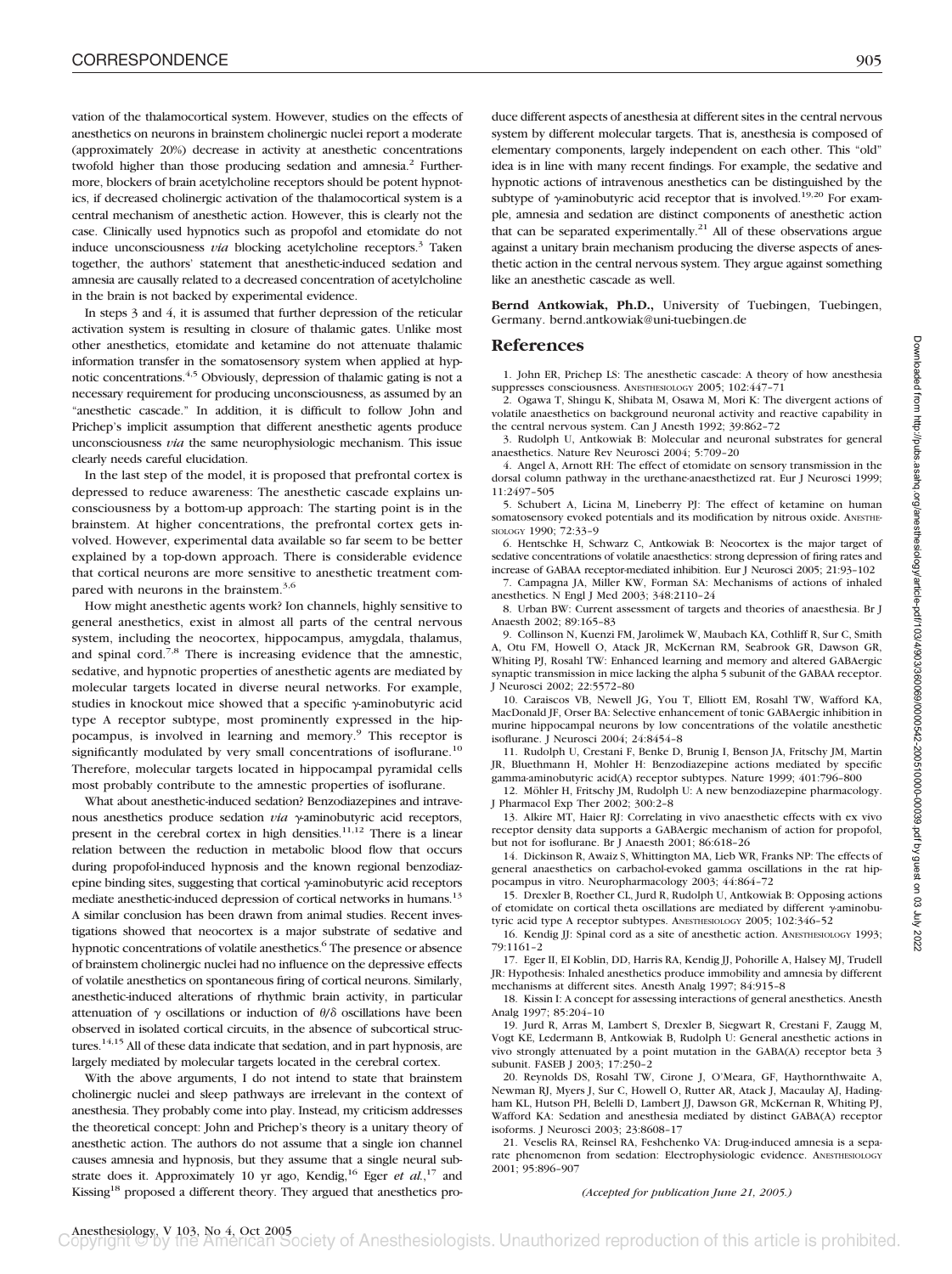Anesthesiology 2005; 103:906 **Exercían Society of Anesthesiologists**, Inc. Lippincott Williams & Wilkins, Inc.

# Thalamocortical Connection and Anesthesia

*To the Editor:—*We read with much interest the recent Special Article by John *et al.*<sup>1</sup> They reviewed in detail recent progress in the mechanism of how anesthetics suppress consciousness, and they proposed their hypothesis to explain the effects of anesthetics that cause loss of consciousness. We have two questions.

First, they write that depression of the ascending reticular activating system leads to block of thalamo-cortico-thalamo-cortical reverberations and perception ( $\gamma$  decrease) in their hypothesis of step 4. Actually, a number of recent articles have suggested that  $\gamma$  waves generated by the neocortex and thalamus may be responsible for perception and consciousness.2 However, as to the thalamo-cortico-thalamo-cortical reverberations, it would not be blocked even at the surgical level of anesthesia. At the surgical level of anesthesia, the spindle wave, whose rhythm is generated by thalamic reticular nuclei and thalamo-corticothalamo-cortical reverberations, $3,4$  becomes dominant in isoflurane, sevoflurane, or propofol anesthesia. We previously reported that quadratic phase coupling was significantly increased during isoflurane or sevoflurane anesthesia,<sup>5</sup> and that was caused by some specific rhythm source that dominates both hemispheres.<sup>6</sup> In this point of view, we think that blocking of thalamo-cortico-thalamo-cortical reverberations would not always be included in the "anesthetic cascade."

Second, they showed changes of the power spectrum at several stages of anesthesia. In their data,  $\delta$  power at loss of consciousness was much greater than that at just before recovery of consciousness and even greater than that at maintenance of anesthesia. This would be quite strange, because the physiologic state just after loss of consciousness would be the same as that just before recovery of consciousness. Large  $\delta$  waves are often observed transiently when intravenous anesthetic, such as propofol or thiopental, is administered as a bolus. But such electroencephalographic change is not observed when the concentration of anesthetic is gradually increased. We speculate the emergence of large  $\delta$  waves are caused by inhomogeneous distribution of anesthetic in the brain and would not reflect the level of consciousness

adequately. Actually, a large  $\delta$  wave is sometimes observed when intense noxious stimuli is added under a certain level of anesthesia, which is known as the "paradoxical arousal" phenomemon.<sup>7</sup> In such a situation, we could not estimate the level of consciousness from the electroencephalogram. Finally, we should take the speed of drug administration into account to investigate the relation between level of consciousness and electroencephalographic changes.

**Satoshi Hagihira, M.D., Ph.D.,\* Masaki Takashina, M.D., Takahiko Mori, M.D., Takashi Mashimo, M.D., Ph.D.** \*Osaka University Graduate School of Medicine, Osaka, Japan. hagihira@masui.med.osaka-u.ac.jp

#### **References**

1. John ER, Prichep L: The anesthetic cascade: A theory of how anesthesia suppress consciousness. ANESTHESIOLOGY 2005; 102:447–71

2. Gottesmann C: Neurophysiological support of consciousness during waking and sleep. Prog Neurobiol 1999; 59:469–508

| 3. Steriade M, Nunez A, Amzica F: Intracellular analysis of relations between      |
|------------------------------------------------------------------------------------|
| the slow $(<1$ Hz) neocortical oscillation and other sleep rhythms of the electro- |
| encephalogram. J Neurosci 1993; 13:3266-83                                         |

4. Steriade M, Contreras D, Dossi RC, Nunez A: The slow (<1 Hz) oscillation in reticular thalamic and thalamocortical neurons: Scenario of sleep rhythm generation in interacting thalamic and neocortical networks. J Neurosci 1993; 13:3284–99

5. Hagihira S, Takashina M, Mori T, Mashimo T, Yoshiya I: Changes of electroencephalographic bicoherence during isoflurane anesthesia combined with epidural anesthesia. ANESTHESIOLOGY 2002; 97:1409–15

6. Hagihira S, Takashina M, Mori T, Mashimo T: Bispectral analysis really gives us more information than power spectral-based analysis. Br J Anaesth 2004; 92:772–3

7. Bischoff P, Kochs E, Droese D, Meyer-Moldenhauer WH, Schulte am EschJ: Topographic-quantitative EEG-analysis of the paradoxical arousal reaction: EEG changes during urologic surgery using isoflurane/N2O anesthesia. Anaesthesist 1993; 42:142–8

*(Accepted for publication June 21, 2005.)*

*In Reply:—*We appreciate Professor Antkowiak's thoughtful disagreement with the mechanism we propose for how anesthesia suppresses consciousness.1 Professor Antkowiak concludes that "the anesthetic cascade" explains anesthesia by a bottom-up process, criticizes assumptions we did not make, and provides examples of anesthetic effects at various brain levels to rebut what he perceives as our unitary theory of anesthetic action. We contend that consciousness is produced by a resonance binding together a phase-locked ensemble of oscillations linking spatially dispersed thalamocortical loops. Anesthetic agents act by blocking this resonance, which is constructed by a neurophysiologic process engaging brainstem, thalamic, limbic, and cortical regions. To describe this as a bottom-up unitary process is a misperception.

Professor Antkowiak asserts that the "statement that anestheticinduced sedation and amnesia are causally related to a decreased concentration of acetylcholine in the brain is not backed by experimental evidence"; however, we made no such assertion in our article. Rather, we summarized previous work suggesting: (1) that cholinergic influences from the ascending reticular activating system diminish hyperpolarizing influences of  $\gamma$ -aminobutyric acidmediated reticular nucleus neurons and facilitate throughput to the cortex; (2) that a circulating flow of activation between the ascending reticular activating system, the intralaminar nuclei, and the cortex may be necessary for the state of consciousness; (3) that

Anesthesiology 2005; 103:906–7 © 2005 American Society of Anesthesiologists, Inc. Lippincott Williams & Wilkins, Inc.

acetylcholine receptors are probably irrelevant to how inhaled anesthetics achieve immobility; (4) that interconnections by gap junctions are critically dependent on cholinergic action; and (5) that common regional effects of halothane and isoflurane were a significant reduction of regional cerebral glucose metabolic rate utilization in the cuneus, thalamus, midbrain reticular formation, dorsolateral prefrontal cortex, medial frontal gyrus, inferior temporal gyrus, cerebellum, and occipital cortex. This and other evidence was interpreted to indicate that loss of consciousness may be due to four possible mechanisms or a combination thereof: (1) direct hyperpolarizing effects on thalamic and cortical cell membrane potentials;<sup>2</sup> (2) suppression of midbrain/pontine areas involved with regulating arousal, removing excitatory inputs to the TC-CT loops by inhibiting glutamatergic and cholinergic neurotransmission;<sup>3</sup> (3) depression of cortical activity; or (4) complex  $\gamma$ -aminobutyric acid–mediated inhibitory effects in the limbic system.

Our article further reviewed physiologic evidence that perception depended on the coincidence at the cortical level between exogenous, sensory specific input of information about the environment and endogenous, nonsensory specific readout from a representational system encoding memories of the relevant past. We proposed a detailed mechanism whereby exogenous and endogenous fragments of percepts are linked by pyramidal neurons serving as coincidence detec-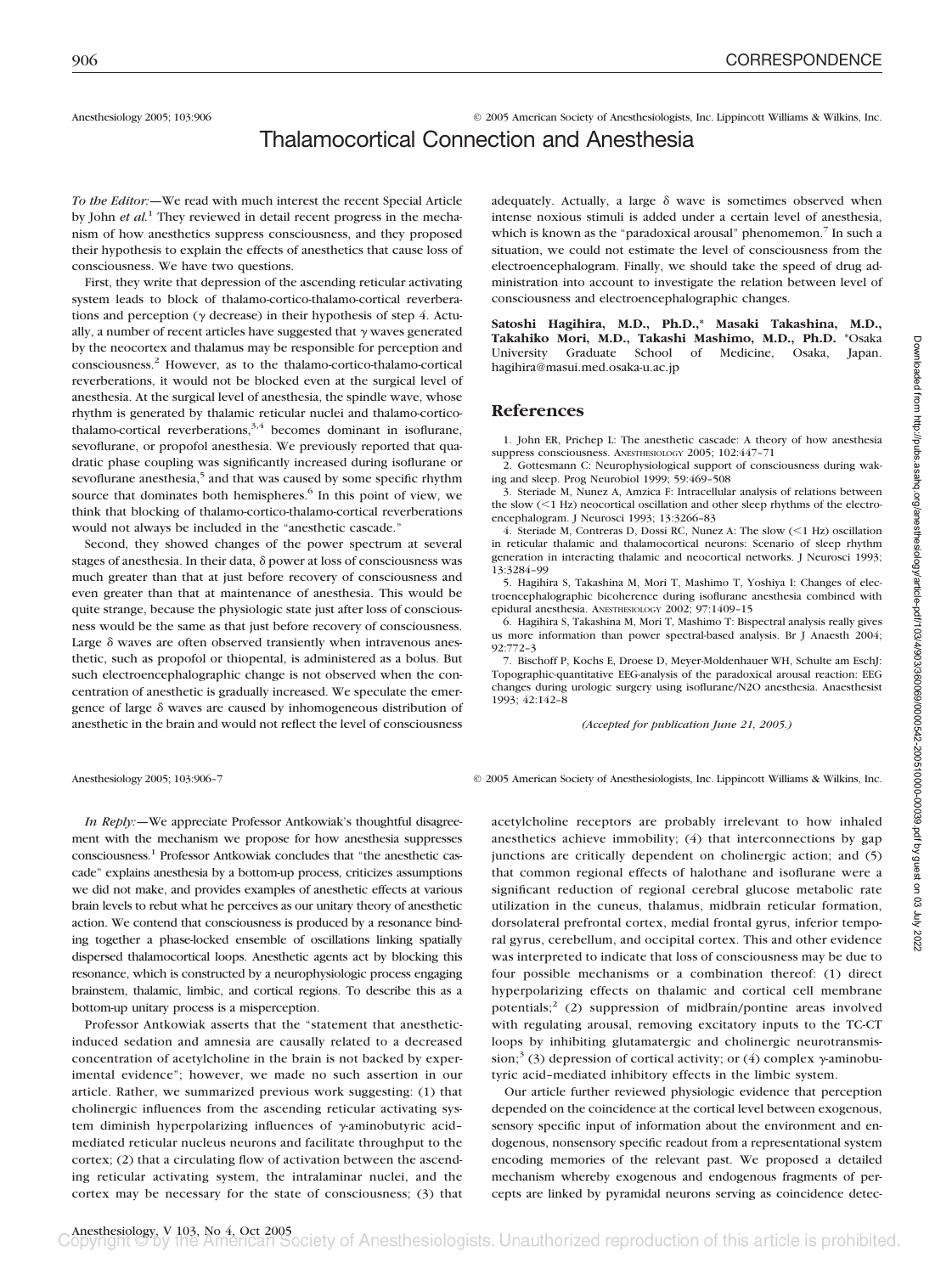tors, resulting in spatially extensive  $\gamma$  oscillations. Coherent corticothalamic discharge of dispersed synchronized populations of cortical pyramidal neurons, and the resulting back-propagation from those neurons whose thalamocortical exogenous and endogenous projections resulted in coincidence detection, may bind these fragments together into a unified resonating system, which is the perceptual content of consciousness. We proposed that just as the functions of binding dispersed elements of sensation into a unified perception provide the framework for integrating multiple simultaneous processes into a unified conscious experience, so might a paradigm of unbinding provide a framework for understanding the actions that underlie anesthesia. We reviewed evidence that supports the concept of cognitive unbinding as a final common mechanism for anesthesia, occurring at many different levels ranging from convergence at the cellular level to interruption of synchronization within an ensemble assembling dispersed fragments of information within a system to binding the state of many systems into conscious awareness, and reversing the elements of brain interactions that produce cognitive binding.

We proposed that the neurophysiologic effects that produce amnesia and loss of awareness due to the action of anesthetics occur in six steps: step 1: depression of the brainstem reduces the influences of the ascending reticular activating system on the thalamus and cortex; step 2: depression of mesolimbic– dorsolateral prefrontal cortex interactions leads to blockade of memory storage; step 3: further depression of the ascending reticular activating system releases its inhibition of nucleus reticularis of the thalamus, resulting in closure of thalamic gates (especially in the diffuse projection system) by hyperpolarizing  $\gamma$ -aminobutyric acid-mediated inhibitory action of n. reticularis ( $\theta$ increase), thereby blocking step 4: thalamo-cortical-thalamo-cortical reverberations and perception ( $\gamma$  decrease), so that step 5: parietalfrontal transactions are uncoupled ( $\gamma$  coherence decreases), blocking cognition, and step 6: prefrontal cortex is depressed to reduce awareness (increase of frontal  $\delta$  and  $\theta$ ).

Steps 1-6 are arranged in a sequence that corresponds to their sequential activation and thus constitute a "cascade." These steps are different stages of a process. The process can be initiated at any stage and ripple through the system. Our article pointed out very explicitly, "Although one may consider these six steps as a hierarchical sequence, it must be kept in mind that reciprocal pathways interconnect all of the neuroanatomical structures engaged in this cascade. There are many ways that amnesia and blockade of awareness can be accomplished." We then enumerated many ways in which disruption may occur at any level in the process. Effects initiated at any level of the system rapidly propagate both upward and downward through the brain to modulate other parts of this interactive network. There is no unique neuroanatomical structure at which action is both necessary and sufficient for an agent to accomplish modulation of the level of awareness, because this depends on the integrity of the system as a whole.

We have no disagreement with the evidence that Professor Antkowiak presents, but in spite of the provocative title of his critique, we do not find it relevant to our central proposal: Anesthetics act by disrupting resonance among oscillations binding together processes at many levels of the brain.

Professor Hagihira *et al.* state that blocking of T-C-T-C reverberations is not always included in the anesthetic cascade. They infer this based on their observation that peak bicoherence (pBIC) values, measured from the electroencephalogram recorded from a single electrode derivation (FP1-A1) in the frequency range from  $2 < f < 15$  Hz, increased

in two regions: pBIC-high appeared in the 7- to 14-Hz frequency range, which is the frequency range of the spindle wave, and pBIC-low appeared around 4 Hz, the frequency of the  $\delta$  wave (conventionally called  $\theta$ ). They cite evidence by other workers that indicates that spindle waves arise from thalamo-cortico-thalamic circuits and the  $\delta$ rhythm is the intrinsic rhythm of thalamocortical neurons. On this basis, they assume that nonlinear modulation among the spindle waves and the  $\delta$  waves in the thalamus account for their observations.

Inferences drawn from measures of bicoherence in low frequency ranges are not relevant to the discussion. Our theory proposes that anesthetic action disrupts resonance among phase-locked thalamocortical and corticocortical oscillations in the  $\gamma$  frequency range (around 40 Hz). We cite a body of evidence that such oscillations are generated by coincidence detection of congruent inputs to apical dendrites in layer 1 and basal dendrites in layer 4 of cortical pyramidal neurons. We also cite our own evidence based on direct computations of interactions among all 19 electrodes in the 10/20 system, not only on inferences drawn from only one lead. We found that cortical-cortical coherence of all electroencephalographic frequency bands including  $\gamma$  is disrupted on loss of consciousness, and such incoherence is sustained at surgical plane, but only in the  $\gamma$  band is coherence restored before return of consciousness. Finally, although we believe that blockade of thalamocortical reverberations plays a dominant role in the action of anesthetics, the cascade theory suggests that consciousness can be disrupted by actions at many levels.

Second, they point out that in our data,  $\delta$  activity is greater at loss of consciousness than during maintenance or just before return of consciousness and argue that the physiologic state just after loss of consciousness would be the same as just before return of consciousness. They point out correctly that such large  $\delta$  is seen when anesthesia is induced by bolus administration of intravenous anesthetic. Although this was the case in all of the cases reported in our study, our report documented the changes in  $\theta$  rather than  $\delta$ .

They are quite correct that speed of administration must be taken into account when investigating the correlation between level of consciousness and electroencephalographic changes. Contemporary quantitative electroencephalographic instruments widely used to monitor the depth of anesthesia, such as the Patient State Analyzer (PSA® monitor; Physiometrix, Inc., N. Billerica, MA) or Bispectral Index® monitor (Aspect Medical, Newton, MA), are based on multivariate algorithms that do not depend on any single measure, such as the presence or amplitude of  $\delta$  activity.

**E. Roy John, Ph.D.,\* Leslie S. Prichep, Ph.D.** \*New York University School of Medicine, New York, New York, and Nathan S. Kline Psychiatric Research Institute, Orangeburg, New York. roy.john@med.nyu.edu

### **References**

1. John ER, Prichep LS: The anesthetic cascade: A theory of how anesthesia suppresses consciousness. ANESTHESIOLOGY 2005; 102:447-7

2. Sugiyama K, Muteki T, Shimoji K: Halothane-induced hyperpolarization and depression of post-synaptic potentials of guinea pig thalamic neurons in vitro. Brain Res 1992; 576:97–103

3. Violet JM, Downie DL, Nakisa RC, Lieb WR, Franks, NP: Differential sensitivities of mammalian neuronal and muscle nicotinic acetylcholine receptors to general anesthetics. ANESTHESIOLOGY 1997; 86:866–74

*(Accepted for publication June 21, 2005.)*

Anesthesiology 2005; 103:907–8 © 2005 American Society of Anesthesiologists, Inc. Lippincott Williams & Wilkins, Inc.

# What's Old in Obstetric Anesthesia?

*To the Editor:—*We read with interest the recent Special Article entitled "Gerard W. Ostheimer 'What's New in Obstetric Anesthesia' Lecture."<sup>1</sup> As proponents of blood conservation, we were particularly interested in the obstetric hemorrhage section of the article. We found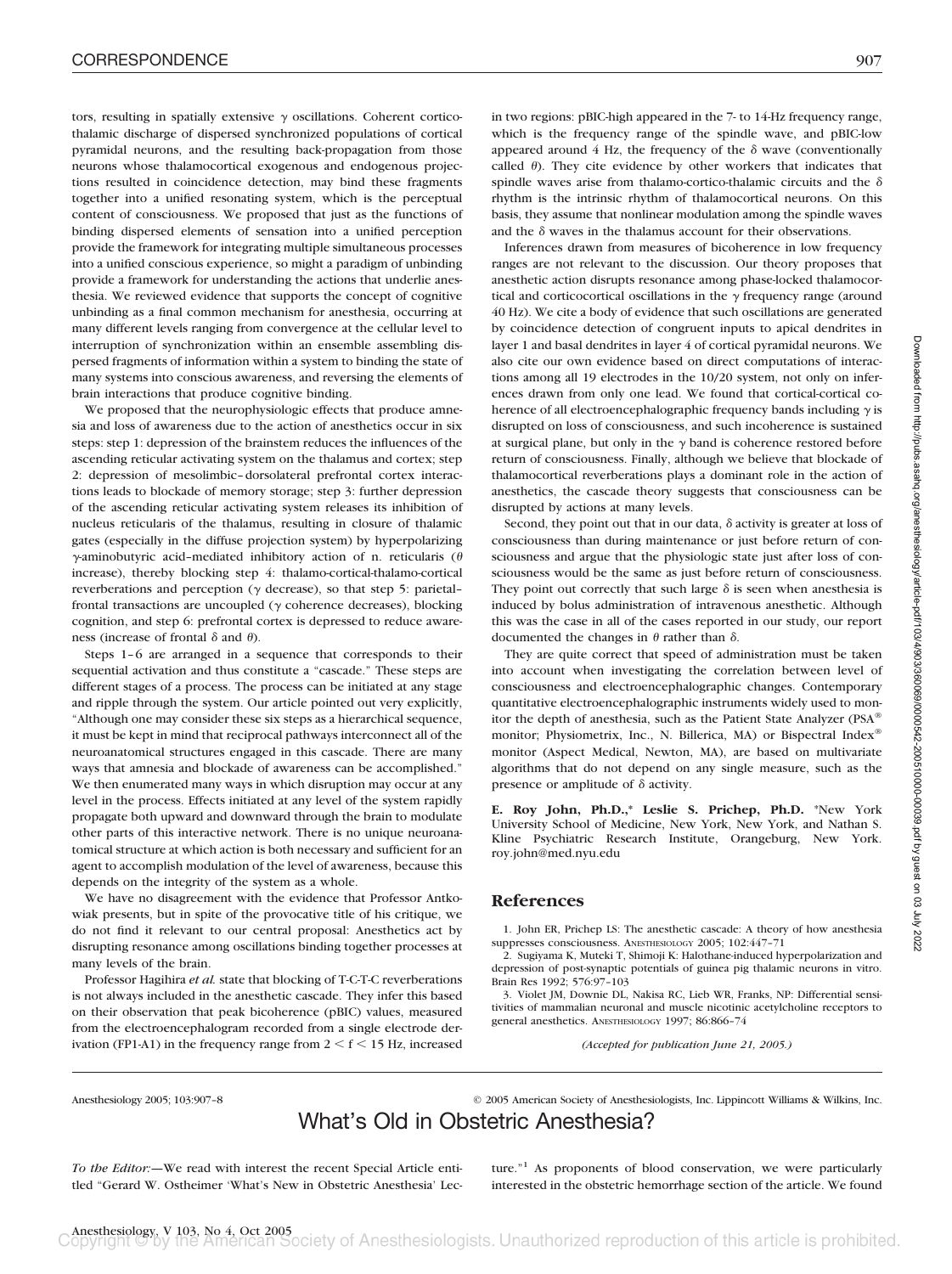it curious that the author stressed the use of interventional radiology, darbepoetin, Sengstaken-Blakemore esophageal balloon catheters, and recombinant factor VIIa in the management of obstetric hemorrhage. Advocacy for these techniques is supported by single case reports, whereas therapies such as cell salvage or intravenous iron are given little attention.

In the special article, it is reported that 2–3 units of blood can be obtained from cell salvage. In fact, much more can be returned to the patient when the users of the equipment have a sound understanding of the parameters that influence cell salvage efficiency. The safety of cell salvage has been questioned, but there are approximately 390 reports in the literature of cell salvage being used safely.<sup>2–4</sup> All known components of amniotic fluid can be removed from shed blood to a concentration equivalent to what is circulating in the maternal circulation.5 A recent editorial in the *British Journal of Obstetrics and Gynaecology* argued that the time has come to accept cell salvage as a safe modality.<sup>6</sup> It seems unreasonable to argue for the use of recombinant factor VIIa, a drug with a cost of approximately \$4,000/dose, based on a single case report and spurn a technology such as cell salvage, where the overwhelming body of evidence suggests safety.

The author argues for the use of darbepoetin, a long-acting form of erythropoietin, but no data exists to support its use in this setting. It is even questionable whether erythropoietin has a role in obstetrics because endogenous erythropoietin concentrations are increased to 2– 4 times normal. In general, obstetric patients are iron deficient. Endogenous erythropoietin concentrations seem to be correlated with the degree of iron deficiency.<sup>7</sup> We would argue that the appropriate method of increasing erythrocyte mass in obstetric patients is through the use of intravenous iron therapy alone. In the hematology practice of one of the authors of this letter (P. F.), pregnant Jehovah's Witnesses have been treated with intravenous iron or intravenous iron combined with erythropoietin. Intravenous iron resulted in a mean increase in hemoglobin of 2.36 g/dl ( $n = 32$ ), whereas the combination of intravenous iron and exogenous erythropoietin resulted in a mean increase of 2.23 g/dl ( $n = 18$ ). In the Special Article, the implication is made that erythropoietin may be a causative agent for preeclampsia. Based

#### *In Reply:—*

"Those who stare at the past have their backs turned to the future." —Anonymous

I thank Drs. Waters and Ford for an additional opportunity to share the legacy of Gerard Ostheimer and highlight the purpose of the "What's New in Obstetric Anesthesia" lecture given in his honor at Annual Meeting of the Society for Obstetric Anesthesia and Perinatology. The lecture and accompanying articles in ANESTHESIOLOGY<sup>1</sup> and the *International Journal of Obstetric Anesthesia*<sup>2</sup> serve as a review of published literature from the preceding calendar year relevant to clinical care and research in the obstetric patient. Although the ANESTHESIOLOGY article provides a more focused look at a few subtopics, the overall premise is to feature new and novel concepts, techniques, and advances in understanding.

Recombinant factor VIIa, interventional radiology embolization, and Sengstaken-Blakemore esophageal balloon catheters in the management of obstetric hemorrhage are modalities that can be described as both new and novel; more importantly, each represents a potentially lifesaving intervention for which there is growing literature support. Of note, although Drs. Waters and Ford are advocates for the controversial use of cell salvage in the obstetric setting,  $3,4$  I am not aware of any published reports where cell salvage has been able to successfully reverse clinical disseminated intravascular coagulation, as has been reported with recombinant factor VIIa,<sup>5-7</sup> or stop postpartum hemorrhaging from specific uterine vessels, as witnessed with interventional radiology

on this caution, it seems that the most appropriate method of increasing erythrocyte mass is through iron supplementation.

We also question the role of interventional radiology. Intraarterial balloon catheters require a catheterization laboratory and an interventional radiologist. A significant percentage of obstetric hemorrhage occurs unexpectedly and at hours when interventional radiologists are typically not available. Many reports of this treatment modality record significant transfusion needs for patients with these catheters, raising the question as to how useful the catheters are.

Perhaps cell salvage and supplemental iron do not have the glamour of interventional radiology, darbepoetin, Sengstaken-Blakemore esophageal balloon catheters, and recombinant factor VIIa, but they seem to be far more effective and less costly than these newer techniques. So, we suggest that "What's old in obstetric anesthesia?" should be the answer when addressing obstetric hemorrhage.

**Jonathan H. Waters, M.D.,\* Patricia Ford, M.D.** \*University of Pittsburgh Medical Center, Pittsburgh, Pennsylvania. watejh@upmc.edu

### **References**

1. Tsen LC: Gerard W. Ostheimer "What's New in Obstetric Anesthesia" Lecture. ANESTHESIOLOGY 2005; 102:672–9

2. Rainaldi MP, Tazzari PL, Scagliarini G, Borghi B, Conte R: Blood salvage during caesarean section. Br J Anaesthesia 1998; 80:195–8

3. Grimes DA: A simplified device for intraoperative autotransfusion. Obstet Gynecol 1988; 72:947–50

4. Jackson SH, Lonser RE: Safety and effectiveness of intracesarean blood salvage. (letter). Transfusion 1993; 33:181

5. Waters JH, Biscotti C, Potter P, Phillipson E: Amniotic fluid removal during cell-salvage in the cesarean section patient. ANESTHESIOLOGY 2000; 92:1531–6

6. Catling JS: Cell salvage in obstetrics: The time has come. Br J Obstet Gynaecol 2005; 112:131–2

7. Perewusnyk G, Huch R, Huch A, Breymann C: Parenteral iron therapy in obstetrics: 8 years experience with iron-sucrose complex. Br J Nutr 2002; 88:3–10

*(Accepted for publication July 7, 2005.)*

Anesthesiology 2005; 103:908–9 © 2005 American Society of Anesthesiologists, Inc. Lippincott Williams & Wilkins, Inc.

procedures,<sup>8,9</sup> and from diffuse intrauterine vessels, as observed with Sengstaken-Blakemore esophageal balloon catheters.<sup>10,11</sup> Within the past 6 months, I have personally witnessed the successful reversal of disseminated intravascular coagulation with recombinant factor VIIa in two hemorrhaging obstetric patients and the avoidance of three gravid hysterectomies through the involvement of interventional radiology.

Drs. Waters and Ford misinterpret the level of support given to erythropoietin and darbepoetin, a hyperglycosylated analog, in obstetric patients. Indeed, the limited understanding of erythropoietin has been properly framed in the original article, and further investigations will be needed. Clearly, the induction of erythrocyte production through endogenous or exogenous erythropoietin during pregnancy is a complex riddle that will require robust analyses into the influences of iron, serum ferritin, transferrin, and hormones such as estradiol.<sup>12</sup>

It is interesting that all of the modalities cited above are finding increased validation in clinical practice. Although further investigations are necessary, even with cell-saver technologies, the introduction of new concepts and modalities for investigators and clinicians is vital to the practice of anesthesia. The value of many "old" modalities in the control of obstetric hemorrhage should be acknowledged; however, the most appropriate and specific interventions may not currently be known, and for these situations, an acceptance of what is "new and novel" may be the difference between life and death.

**Lawrence C. Tsen, M.D.,** Harvard Medical School, Brigham and Women's Hospital, Boston, Massachusetts. ltsen@zeus.bwh.harvard.edu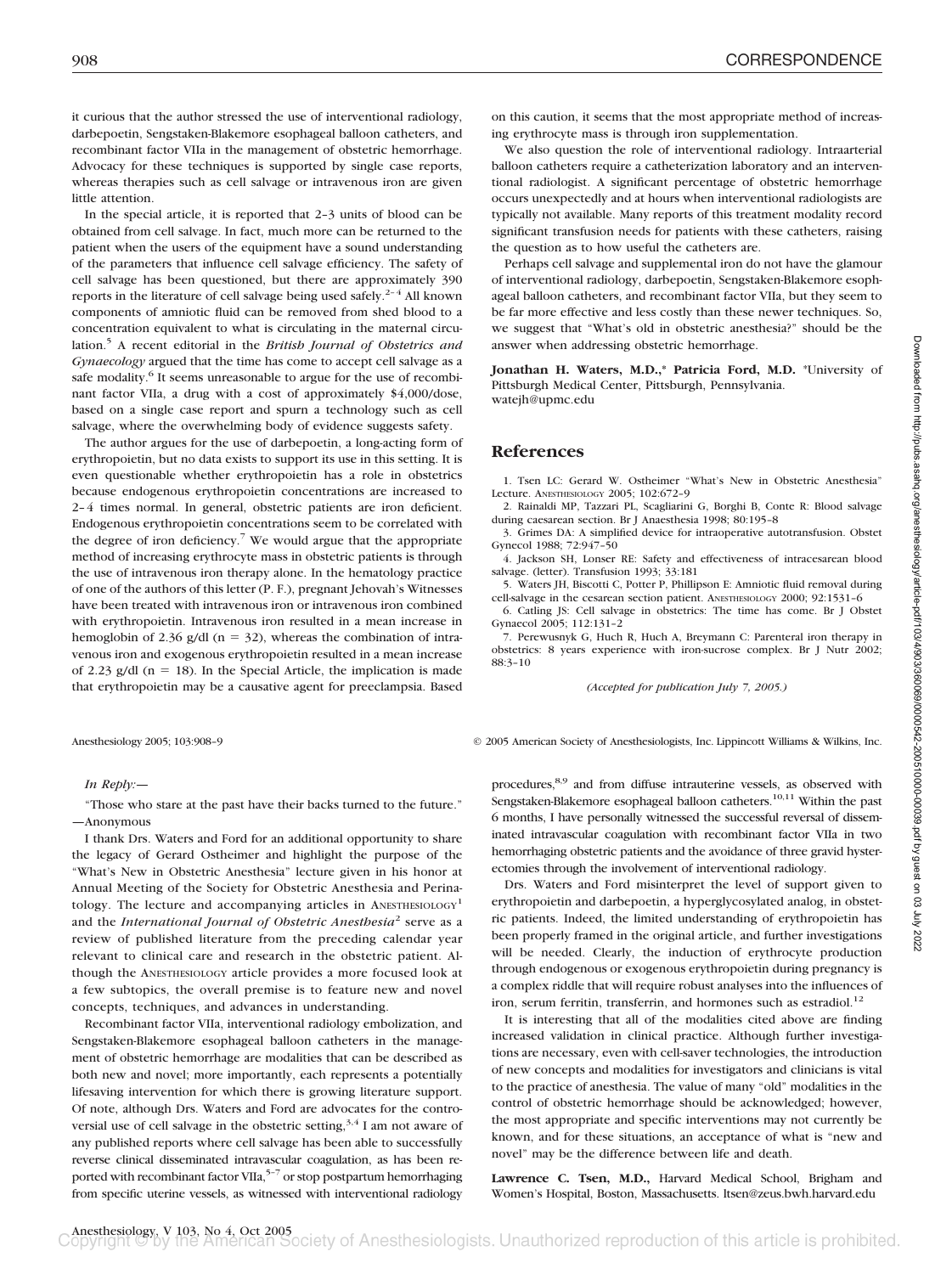#### **References**

1. Tsen LC: Gerard W. Ostheimer "What's New in Obstetric Anesthesia" Lecture. ANESTHESIOLOGY 2005; 102:672–9

2. Tsen LC: What's new and novel in obstetric anesthesia? Contributions from the 2003 scientific literature. Int J Obstet Anesth 2005; 14:126–46

3. Weiskopf RB: Erythrocyte salvage during cesarean section. ANESTHESIOLOGY 2000; 92:1519–22

4. Camann W: Cell salvage during cesarean delivery: Is it safe and valuable? Maybe, maybe not! Int J Obstet Anesth 1999; 8:75–6

5. Tanchev S, Platikanov V, Karadimov D: Administration of recombinant factor VIIa for the management of massive bleeding due to uterine atonia in the post-placental period. Acta Obstet Gynecol Scand 2005; 84:402–3

6. Ahonen J, Jokela R: Recombinant factor VIIa for life-threatening postpartum haemorrhage. Br J Anaesth 2005; 94:592–5

7. Lim Y, Loo CC, Chia V, Fun W: Recombinant factor VIIa after amniotic fluid embolism and disseminated intravascular coagulopathy. Int J Gynaecol Obstet 2004; 87:178–9

8. Chung JW, Jeong HJ, Joh JH, Park JS, Jun JK, Kim SH: Percutaneous transcatheter angiographic embolization in the management of obstetric hemorrhage. J Reprod Med 2003; 48:268–76

9. Hansch E, Chitkara U, McAlpine J, El-Sayed Y, Dake MD, Razavi MK: Pelvic arterial embolization for control of obstetric hemorrhage: A five-year experience. Am J Obstet Gynecol 1999; 180:1454–60

10. Ferrazzani S, Guariglia L, Caruso A: Therapy and prevention of obstetric hemorrhage by tamponade using a balloon catheter [in Italian]. Minerva Ginecol 2004; 56:481–4

11. Japaraj RP, Raman S: Sengstaken-Blakemore tube to control massive postpartum haemorrhage. Med J Malaysia 2003; 58:604–7

12. Horiguchi H, Oguma E, Kayama F: The effects of iron deficiency on estradiol-induced suppression of erythropoietin induction in rats: Implications of pregnancy-related anemia. Blood 2005; 106:76–4

*(Accepted for publication July 7, 2005.)*

## Anesthesiology 2005; 103:909 © 2005 American Society of Anesthesiologists, Inc. Lippincott Williams & Wilkins, Inc. Acquired Carnitine Deficiency: A Clinical Model for Propofol Infusion Syndrome?

*To the Editor:—*Propofol toxicity, known as *propofol infusion syndrome*, has been described in both critically ill children<sup>1</sup> and adults<sup>2</sup> undergoing long-term high-dose propofol infusion. Although the exact mechanisms are not clearly defined, recent reports suggest its association with impaired fatty oxidation and mitochondrial respiratory dysfunction.<sup>3</sup> Because propofol is dissolved in a lipid vehicle (0.1g/ml lipid consisting of mainly long-chain fatty acids), lipid infusion alone might yield similar derangement of fatty acid oxidation and share the common features of propofol infusion syndrome. Particularly when combined with the presence of carnitine deficiency, lipid overload may disturb fatty acid oxidation because carnitine is an essential cofactor in the transport of long-chain fatty acids into mitochondria.

We recently encountered a 34-yr-old woman said to be "allergic to fat emulsion" who was undergoing hepatectomy for hepatocellular carcinoma. Her medical record revealed that infusion of fat emulsion was temporally associated on two occasions with acute symptoms of a Reye-like syndrome. She underwent excision of a choledochal cyst as a child, which subsequently required pancreatoduodenectomy and partial gastrectomy. At 19 yr of age, she was hospitalized for persistent vomiting and poor oral intake for nutritional support. A few hours after administration of 200 ml fat, she became agitated and disoriented and finally lost consciousness. Before this, she had received no medication. No abnormalities were noted in the cerebrospinal fluid, in urinary toxicology screening, or on computed tomography of the brain. The next day, she had development of metabolic acidosis and hepatomegaly. Liver biopsy revealed microvesicular fatty accumulation, which led to a provisional diagnosis of Reye-like syndrome. She underwent hemofiltration, which resulted in rapid recovery from neurologic and hepatic dysfunction and acidemia. At follow-up examination, the patient made a full recovery, and inherited metabolic disorders resembling Reye syndrome were ruled out. Ten years later, she was rehospitalized for nutritional support. Again, she became acutely confused and hallucinated during fat emulsion administration. Hemofiltration quickly normalized her clinical and laboratory findings. The abnormal acylcarnitine profiles in her urine specimen during this episode made us suspect that she had an underlying acquired carnitine deficiency due to poor oral intake during these two episodes.

Support was provided solely from institutional and/or departmental sources. *(Accepted for publication May 17, 2005.)*

These observations of very similar clinical scenarios on different occasions led to the hypothesis that acute fat burden in the setting of inadequate delivery of carbohydrate and acquired carnitine deficiency may impair fatty acid oxidation, leading to the conditions similar to those seen in mitochondrial  $\beta$  oxidation defects. In this regard, lipid infusion alone may cause impaired  $\beta$  oxidation and, if severe enough, may lead to clinical conditions mimicking propofol infusion syndrome. Like our patient, clinical signs of acute impaired  $\beta$  oxidation often begin with acute neurologic symptoms. These early signs may be masked by the sedative effect of propofol, and severe signs of cellular hypoxia from mitochondrial respiratory dysfunction may manifest as a propofol infusion syndrome (metabolic acidosis and multiple organ failure) in its late stage. Patients in the intensive care unit tend to have development of acquired carnitine deficiency from various etiologies, including impaired biosynthesis of carnitine due to cirrhosis or chronic renal failure, malabsorption syndrome, increased excretion from the urine due to renal tubular acidosis, and iatrogenic causes such as concomitant use of valproate.<sup>4</sup> Early recognition of inadequate carbohydrate intake and risk factors of acquired carnitine deficiency as well as close monitoring of subclinical  $\beta$  oxidation impairment may prevent development of propofol infusion syndrome when a large amount of propofol infusion is used.

**Shoichi Uezono, M.D.,\* Yukako Hotta, M.D., Yuichi Takakuwa, M.D., Ph.D., Makoto Ozaki, M.D., Ph.D.** \*Jikei University, Tokyo, Japan. uezono@jikei.ac.jp

#### **References**

1. Bray RJ: Propofol infusion syndrome in children. Paediatr Anaesth 1998; 8:491–9

2. Cremer OL, Moons KG, Bouman EA, Kruijswijk JE, de Smet AM, Kalkman CJ: Long-term propofol infusion and cardiac failure in adult head-injured patients. Lancet 2001; 357:117–8

3. Wolf A, Weir P, Segar P, Stone J, Shield J: Impaired fatty acid oxidation in propofol infusion syndrome. Lancet 2001; 357:606–7

4. Evangeliou A, Vlassopoulos D: Carnitine metabolism and deficit—when supplementation is necessary? Curr Pharm Biotechnol 2003; 4:211–9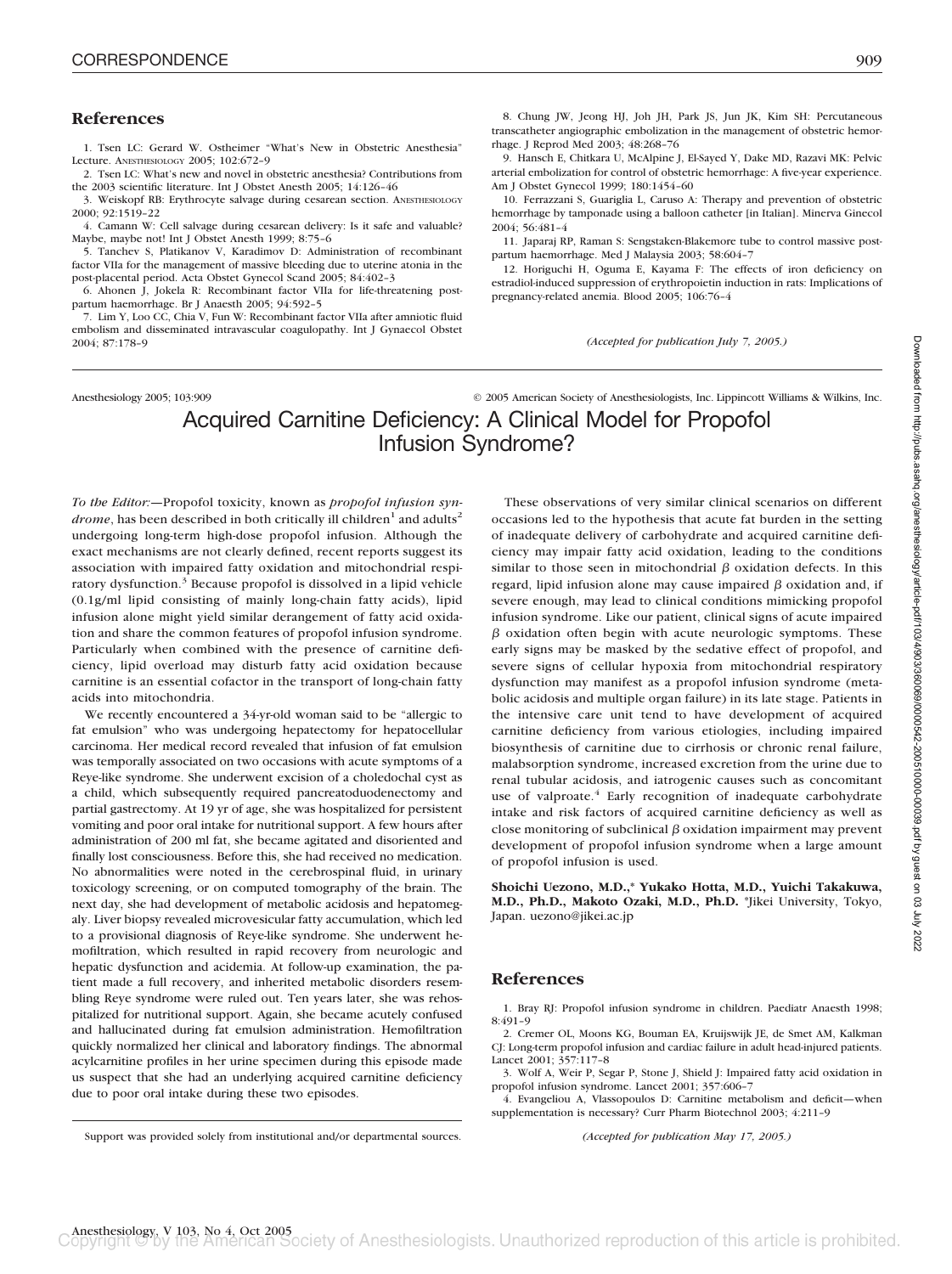Anesthesiology 2005; 103:910 –11 © 2005 American Society of Anesthesiologists, Inc. Lippincott Williams & Wilkins, Inc.

## Rheumatoid Arthritis: A Significant but Often Underestimated Risk Factor for Perioperative Cardiac Morbidity

*To the Editor:— Rheumatoid arthritis* (RA) 3is a chronic inflammatory disease of unknown etiology. Patients with RA are recognized to have a reduced life expectancy when compared with the general population. Cardiovascular death is a leading cause of mortality in patients with RA; it is responsible for approximately half of the deaths observed in RA cohorts.<sup>1</sup> Identification of high-risk patients is often difficult because of the frequent absence of traditional cardiac risk factors.<sup>2,3</sup> We report the case of a patient with long-standing RA who had development of an acute myocardial infarction (MI) in the early postoperative period after multilevel cervical stabilization surgery. We outline the possible etiology of coronary artery disease (CAD) in patients with RA and highlight this important but often overlooked risk factor for perioperative MI.

A 56-yr-old woman was referred for surgical management of twolevel cervical subluxation. She had a background history of severe long-standing RA, requiring regular use of nonsteroidal antiinflammatory agents and oral morphine sulfate. The patient was not a smoker and had no personal or family history of ischemic heart disease. Preoperative anesthetic assessment did not reveal any symptoms or signs of cardiovascular disease. An electrocardiogram showed normal sinus rhythm, with no evidence of myocardial ischemia. Anesthesia was induced and maintained using sevoflurane in an air– oxygen mixture. In addition to routine monitoring of the electrocardiogram, noninvasive blood pressure, and oxygen saturation, peripheral arterial and central venous catheters were inserted for invasive hemodynamic monitoring. The surgical procedure was uneventful, and the patient remained hemodynamically stable throughout. Postoperatively, she was transferred to the intensive care unit for continued ventilation and invasive monitoring. Three hours after surgery, she had development of a sinus tachycardia of 150 beats/min, which was successfully treated with intravenous metoprolol. Twelve hours after surgery, the patient's trachea was extubation uneventfully. On the second postoperative day, 33 h after surgery, her condition deteriorated abruptly, with acute onset of tachycardia, dyspnea, and oxygen desaturation. At this time, an electrocardiogram revealed atrial fibrillation with ST-segment elevation in both inferior and anterior chest leads. Acute MI was confirmed by an increased troponin concentration of  $0.27 \mu g/l$  (reference range  $\leq$  0.01  $\mu$ g/l) and transthoracic echocardiogram, which showed inferior and apical hypokinesia. After a thorough discussion of benefit *versus* risk of therapy, systemic thrombolysis was administered. There were no complications associated with the thrombolytic therapy. The patient subsequently made an uneventful recovery, without any further cardiac or neurologic complications. A coronary angiogram performed 10 weeks later did not reveal significant coronary artery stenosis. At 6 months' follow-up, the patient remains well and continues -blockade therapy.

Rheumatoid arthritis is a chronic inflammatory disease of unknown etiology, associated with long-term disability and a requirement for frequent anesthesia for orthopedic operative interventions. Patients with RA have a reduced life expectancy associated with extraarticular systemic comorbidities.<sup>3,4</sup> Several recent large epidemiologic studies have found significantly increased cardiovascular mortality in RA patients as compared with age- and sex-matched controls.<sup>2,5</sup> Women who had a history of RA of longer than 10 yr were found to be at significantly increased risk of fatal and nonfatal MI.<sup>6,7</sup> The major independent risk factors for CAD include cigarette smoking, hypertension, diabetes, increased serum cholesterol, family history of CAD, and advanced age.<sup>8</sup>

However, it is being increasingly recognized that traditional risk factors for CAD do not wholly explain the high incidence of cardiovascular events in patients with RA.<sup>9</sup> Standard clinical assessment may underestimate the prevalence of comorbid CAD in RA.10 Assessment of traditional risk factors was negative in this patient.

Although frequently due to coronary atherosclerosis, MI occurring in RA may arise due to coronary artery vasculitis with associated thrombosis, in the absence of coronary atheroma.<sup>11,12</sup> There is accumulating evidence of accelerated atherogenesis occurring in systemic inflammatory diseases such as RA and systemic lupus erythemato $sis$ <sup>13,14</sup> raising the possibility that RA and atherosclerosis share common pathogenic mechanisms. Preliminary evidence suggests that inflammatory mediators such as C-reactive protein, interleukins, and tumor necrosis factor play a major role in this process.<sup>13,15,16</sup> Coronary angiography performed in our patient 10 weeks postoperatively did not show evidence of significant coronary atheroma, raising the possibility of coronary arteritis being a significant factor in the etiology of MI in this case.

In addition to inflammatory mechanisms, drug therapy may increase susceptibility to development of atherosclerosis in patients with RA. Corticosteroids have a recognized atherogenic effect.<sup>17</sup> Homocysteine, a novel factor recently associated with atherothrombosis, is increased in patients with RA.18 Long-term use of methotrexate induces increased homocysteine concentrations, possibly further increasing the risk of atherosclerosis.<sup>19</sup> It has been suggested that "novel cardiovascular risk factors," including increased homocysteine concentrations, and inflammatory markers, such as C-reactive protein, may be more reliable indicators of increased risk of cardiovascular morbidity in RA than traditional cardiac risk factors.<sup>1</sup>

In summary, we report an acute MI occurring in the early postoperative period, after uneventful anesthesia, in a patient with longstanding RA and no other traditional risk factors for cardiac disease. The high prevalence of coexisting CAD in patients with long-standing RA, coupled with the lack of consistent association with traditional cardiac risk factors, and the frequent occurrence of silent disease highlight the importance of maintaining a high index of suspicion for increased risk of perioperative myocardial ischemia in these patients. Anesthetic management of patients with long-standing RA should therefore include careful preoperative evaluation for CAD, appropriate intraoperative hemodynamic monitoring and risk-reducing strategies, and vigilant cardiac monitoring in the early postoperative period.

**Eilish M. Galvin, F.C.A.R.C.S.I.,\* Dermot O' Donnell, F.C.A.R.C.S.I., Irene E. Leonard, F.F.A.R.C.S.I.** \*Beaumont Hospital, Dublin, Ireland. eilishgalvin@hotmail.com

### **References**

1. Goodson N: Coronary artery disease and rheumatoid arthritis. Curr Opin Rheumatol 2002; 14:115–20

2. del Rincon I, Williams K, Stern MP, Freeman GL, Escalante A: High incidence of cardiovascular events in a rheumatoid arthritis cohort not explained by traditional cardiac risk factors. Arthritis Rheum 2001; 44:2737–45

3. Allebeck P: Increased mortality in rheumatoid arthritis. Scand J Rheumatol 1982; 11:81–6

4. Mutru O, Laakso M, Isomaki H, Koota K: Ten year mortality and causes of death in patients with rheumatoid arthritis. BMJ (Clin Res Ed) 1985; 290:1797–9.

5. Watson DJ, Rhodes T, Guess HA: All-cause mortality and vascular events among patients with rheumatoid arthritis, osteoarthritis, or no arthritis in the UK General Practice Research Database. J Rheumatol 2003; 30:1196–202

Support was provided solely from institutional and/or departmental sources. 6. Solomon DH, Karlson EW, Rimm EB, Cannuscio CC, Mandl LA, Manson JE,

Anesthesiology, V 103, No 4, Oct 2005<br>Jopyright © by the American Society of Anesthesiologists. Unauthorized reproduction of this article is prohibited.